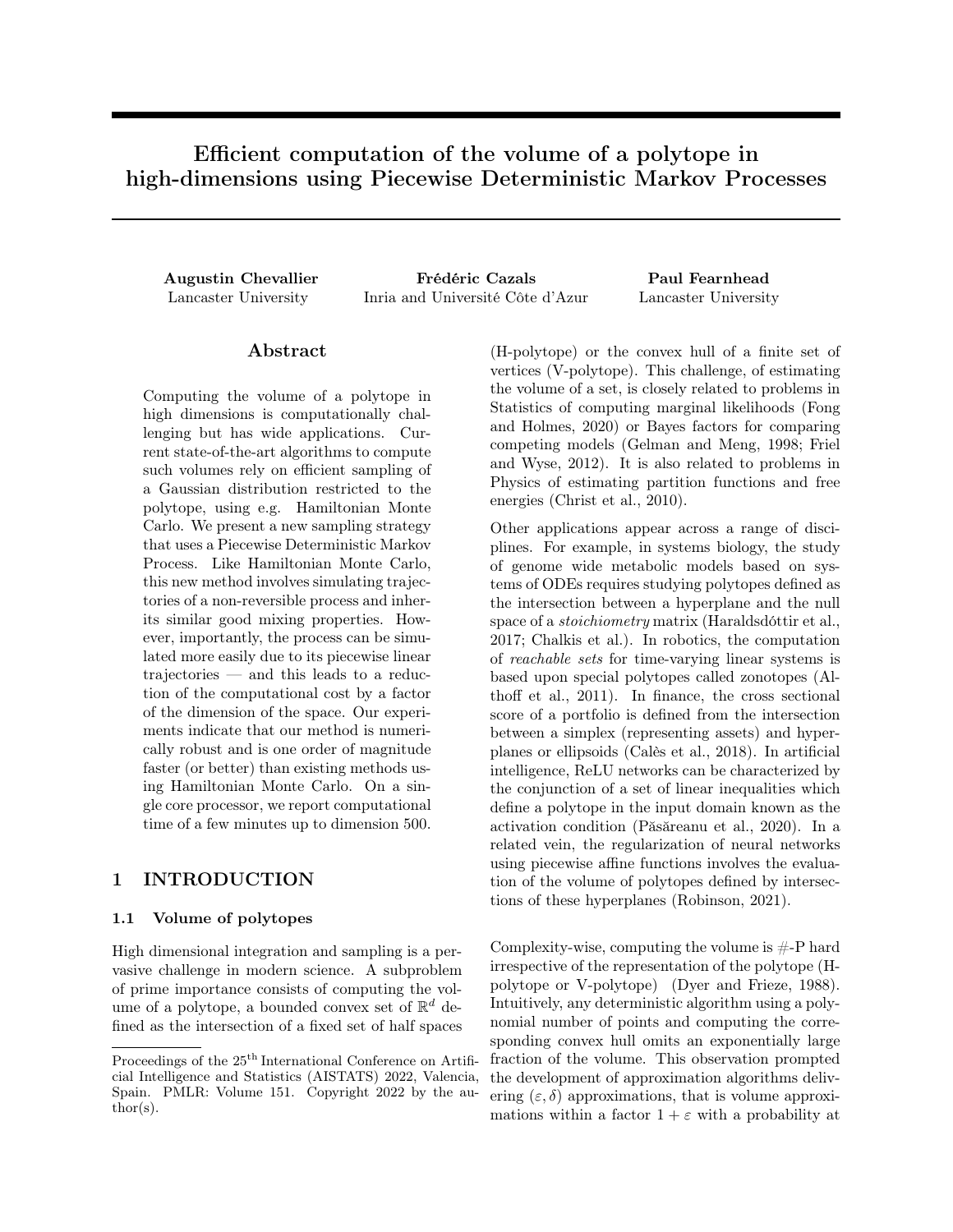least  $1 - \delta$  [\(Bárány and Füredi, 1987;](#page-8-3) [Levy, 1997\)](#page-9-6). The complexity of such algorithms is measured by the number of calls to an oracle stating whether a point is inside the polytope, or alternatively computing the intersection between a line and the polytope boundary. Remarkably, over the years, the complexity has been lowered from  $O^{\star}(d^{23})$  [\(Dyer et al., 1991\)](#page-9-7) to  $O^{\star}(d^5)$  [\(Kannan et al., 1997\)](#page-9-8) using a sequence of balls intersecting the convex body, then from  $O^{\star}(d^4)$ [\(L. Lovász and Vempala, 2006\)](#page-9-9) to  $O^{\star}(d^3)$  [\(Cousins](#page-9-10) [and Vempala, 2015b\)](#page-9-10) using a sequence of smooth probability densities restricted to the convex body. The reader is referred to [Lee and Vempala](#page-9-11) [\(2018\)](#page-9-11) for the full history.

Importantly, it should be stressed that the backbone of such algorithms is a telescoping product (Section [2\)](#page-2-0) whose individual terms are the ratio of the integrals (i) of Gaussians on the polytope, or (ii) of the identity function integrated on the intersection between the polytope and a convex body. The former strategy is theoretically faster but the latter puts less burden on the samplers–see next section, since uniform distributions are used.

While the previous works are remarkable from the theoretical standpoint, it is difficult to turn these algorithms into effective implementations. This task is indeed challenging due to possibly huge constants in the complexities and un-realistic worst cases. This state of affairs recently motivated the development of strategies relaxing the theoretical guarantees, based on novel algorithmic and statistical techniques [\(Cousins and Vempala, 2016;](#page-9-12) [Chalkis et al.,](#page-9-13) [2019;](#page-9-13) [Chevallier et al., 2022;](#page-9-14) [Chalkis and Fisikopou](#page-8-4)[los, 2020\)](#page-8-4). While these methods are not provably correct in general, their performances in terms of accuracy and running time have proven satisfactory.

#### 1.2 Samplers

The most recent volume computation algorithms mentioned above rely on a procedure that samples a Gaussian distribution restricted to the polytope. The standard way to sample a probability distribution  $\pi$  is to build a Markov chain with invariant distribution  $\pi$ .

For sampling from a Gaussian distribution restricted to a compact region, a number of Markov chains have been proposed, including the Ball Walk sampler [\(Lovász and Kannan, 1999\)](#page-9-15), the Hit and Run and coordinate Hit and Run samplers [\(Lovász, 1999;](#page-9-16) [Lovász and Vempala, 2003;](#page-9-17) [Lovász and Vempala,](#page-9-18) [2004;](#page-9-18) [Haraldsdóttir et al., 2017\)](#page-9-4), and Hamiltonian Monte Carlo [\(Pakman and Paninski, 2014;](#page-10-2) [Cheval-](#page-9-14) [lier et al., 2022\)](#page-9-14).

The Ball Walk is a simple Markov chain where the next point is proposed in a ball centered around the current point. If the proposed point is outside of the polytope, or if it rejected by Metropolis-Hasting, the chain stays at the current point.

By comparison, Hit and Run is a rejection free algorithm: a line passing through the current point is chosen at random, and the next point is sampled from the intersection of this line and the inside of the polytope. While this Hit and Run mixes faster than the Ball Walk sampler, it can get stuck in corners [\(Lovász and Vempala, 2004;](#page-9-18) [Chevallier et al.,](#page-9-14) [2022\)](#page-9-14). The computational cost of Hit and Run can be reduced by restricting the lines chosen to axis– coordinate Hit and Run.

Hamiltonian Monte Carlo can also be viewed as a rejection free method. It produces trajectories that are based on Hamiltonian dynamics for a physical system whose potential energy is defined by the Gaussian distribution within the polytope, and reflects the trajectory if it hits the boundary of the polytope. This sampler does not get stuck in corners like Hit and Run and has a very good mixing. However, unlike Hit and Run, the computation of the intersection of the trajectories and the boundary requires inverse trigonometric functions, and the computational cost cannot be reduced like Coordinate Hit and Run.

Another sampler is based on the billiard walk [\(Gryazina and Polyak, 2014\)](#page-9-19), which can be seen as a special case of HMC for uniform distributions, and is amenable to a computational complexity reduction similar to the one of coordinate Hit and Run [\(Chalkis et al., 2019\)](#page-9-13). This sampler can only target uniform distributions and not Gaussians.

Finally, a new class of samplers based on Piecewise Detereministic Markov Processes (PDMPs) has emerged in the computational statistics community [\(Fearnhead et al., 2018\)](#page-9-20). Recall that a PDMP is a deterministic process in-between random jump events, which occur at a certain rate. Hamiltonian Monte Carlo can actually be seen as a PDMP. However, Hamiltonian Monte Carlo relies entirely on the Hamiltonian flow to preserve the target measure, while most of the PDMP samplers developed to date have straight paths. The target measure is then preserved by changing direction at opportune random times. These methods are non reversible, which prevents the diffusive behavior of reversible chains, and have good properties in high dimension [\(Bierkens](#page-8-5) [et al., 2019\)](#page-8-5).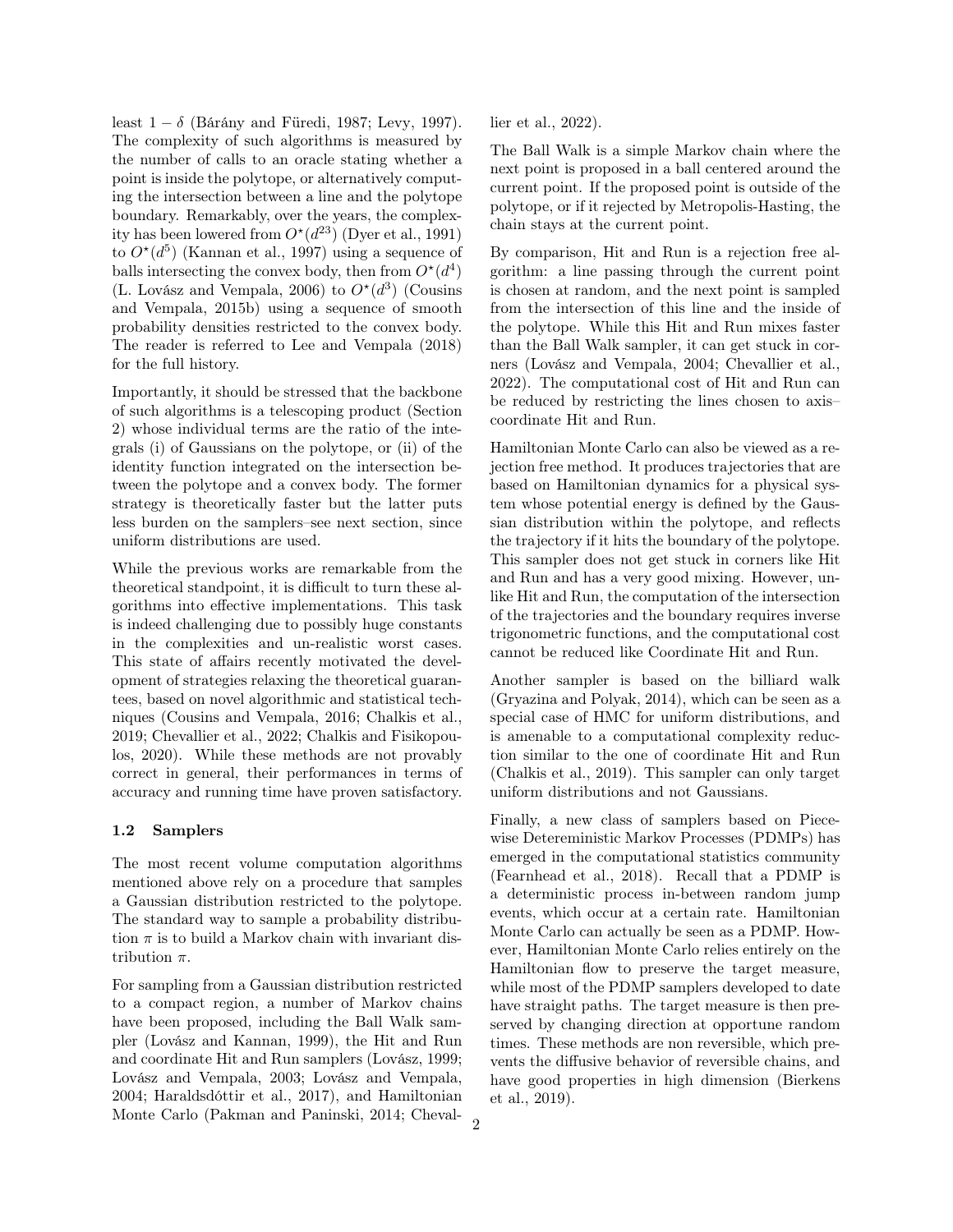#### 1.3 Contributions

In this work we introduce the use of a PDMP, the Bouncy Particle Sampler [\(Bouchard-Côté et al.,](#page-8-6) [2018\)](#page-8-6), to sample from a Gaussian restricted to a polytope within algorithms for calculating the volume of the polytope. Like Hamiltonian Monte Carlo, the Bouncy Particle Sampler has good mixing properties. Moreover, we show how we can re-use many calculations so that it has a much lower computational overhead. The key idea is that the main computation in sampling from a polytope is checking whether and when a trajectory hits the boundary of the polytope. For the Bouncy Particle Sampler, the trajectories are straight lines. We can use properties of how the trajectories change, for example after reflecting off a boundary, to reduce the cost of recalculating when the trajectory will next hit a given face of the boundary of a d-dimensional polytope from  $O(d)$  to  $O(1)$ .

We provide detailed experiments up to dimension 500, and a comparison with Hamiltonian Monte Carlo up to dimension 100. These show that our method can be an order of magnitude faster, for the same level of precision, as the current best algorithms using Hamiltonian Monte Carlo.

# <span id="page-2-0"></span>2 VOLUME ESTIMATION ALGORITHMS

Without loss of generality, we consider a polytope H in  $d$  dimensions with the origin 0 strictly inside  $H$ . We define the polytope H through a  $d \times d$  matrix A and a  $d$ -vector  $b$ :

$$
H = \{x \mid \forall i, (Ax)_i \le b_i\}.
$$

We wish to estimate the volume of  $H$ ,

$$
Vol(H) = \int_H \mathrm{d}x.
$$

Our approach is based on the algorithm of [Cousins](#page-9-12) [and Vempala](#page-9-12) [\(2016\)](#page-9-12). Consider a sequence of isotropic Gaussians with marginal variances  $\sigma_0^2$  <  $\sigma_1^2$  < ... <  $\sigma_m^2$ . Let  $f_i$  denote the density of the Gaussian with variance  $\sigma_i$ . We discuss the choice of the variances below, but [Cousins and Vempala](#page-9-12) [\(2016\)](#page-9-12) assumes that  $\sigma_m$  is sufficiently large so that the Gaussian of variance  $\sigma_m$  is nearly flat on H. These assumptions mean that

$$
\int_H f_m(x) dx = \left(\frac{1}{\sqrt{2\pi}\sigma_m}\right)^d \int_H \exp\left\{\frac{-1}{2\sigma_m^2} ||x||^2\right\} dx
$$

$$
\approx \left(\frac{1}{\sqrt{2\pi}\sigma_m}\right)^d Vol(H).
$$

Thus the volume of  $H$  can be rewritten as:

$$
Vol(H) \approx (2\pi\sigma_m^2)^{d/2} \int_H f_m(x) dx
$$
  
=  $(2\pi\sigma_m^2)^{d/2} \int_H f_0(x) dx \prod_{i=1}^m \frac{\int_H f_i(x) dx}{\int_H f_{i-1}(x) dx}$ 

We can rewrite each ratio in the product as:

<span id="page-2-1"></span>
$$
\frac{\int_H f_i(x)dx}{\int_H f_{i-1}(x)dx} = \int_H \frac{f_i(x)}{f_{i-1}(x)} \frac{f_{i-1}(x)}{\int_H f_{i-1}(y)dy} dx, \quad (1)
$$

which is just the expectation of  $\frac{f_i(X)}{f_{i-1}(x)}$  where X is distributed as a Gaussian with variance  $\sigma_{i-1}^2$  restricted to H. Finally, [Cousins and Vempala](#page-9-12) [\(2016\)](#page-9-12) assumes  $\sigma_0$  is sufficiently small that almost all the mass of the Gaussian with variance  $\sigma_0^2$  lies within in *H*. This means that  $\int_H f_0(x) dx \approx 1$ .

This leads to the following approach to estimate  $Vol(H)$ :

- (1) Choose m, the variances  $\sigma_0^2 < \cdots < \sigma_m^0$  and Monte Carlo sizes  $N_1, \ldots, N_m$ .
- (2) For each  $i = 1, \ldots, m$ , use an MCMC algorithm, or other, to get  $N_i$  draws  $x_1^{(i)}, \ldots, x_{N_i}^{(i)}$  $\chi_i^{(i)}$  from a Gaussian with variance  $\sigma_{i-1}^2$  restricted to H.
- (3) For each  $i = 1, \ldots, m$  construct the estimator of  $(1)$  as

<span id="page-2-2"></span>
$$
\hat{I}_i = \frac{1}{N_i} \sum_{j=1}^{N_i} \frac{f_i(x_j^{(i)})}{f_{i-1}(x_j^{(i)})}.
$$
 (2)

(4) Estimate  $\log\{Vol(H)\}\$ as

<span id="page-2-3"></span>
$$
\frac{d}{2}(2\pi\sigma_m^2) + \sum_{i=1}^m \log(\hat{I}_i). \tag{3}
$$

In the original algorithm of [Cousins and Vempala](#page-9-21) [\(2015a\)](#page-9-21), the number of phases, the variances  $\sigma_i$  and the number of steps per phase were chosen deterministically, leading to a  $O^*(d^3)$  complexity. In the practical implementation of [Cousins and Vempala](#page-9-12) [\(2016\)](#page-9-12), a heuristic was added to find a better sequence of Gaussians, reducing the number of steps.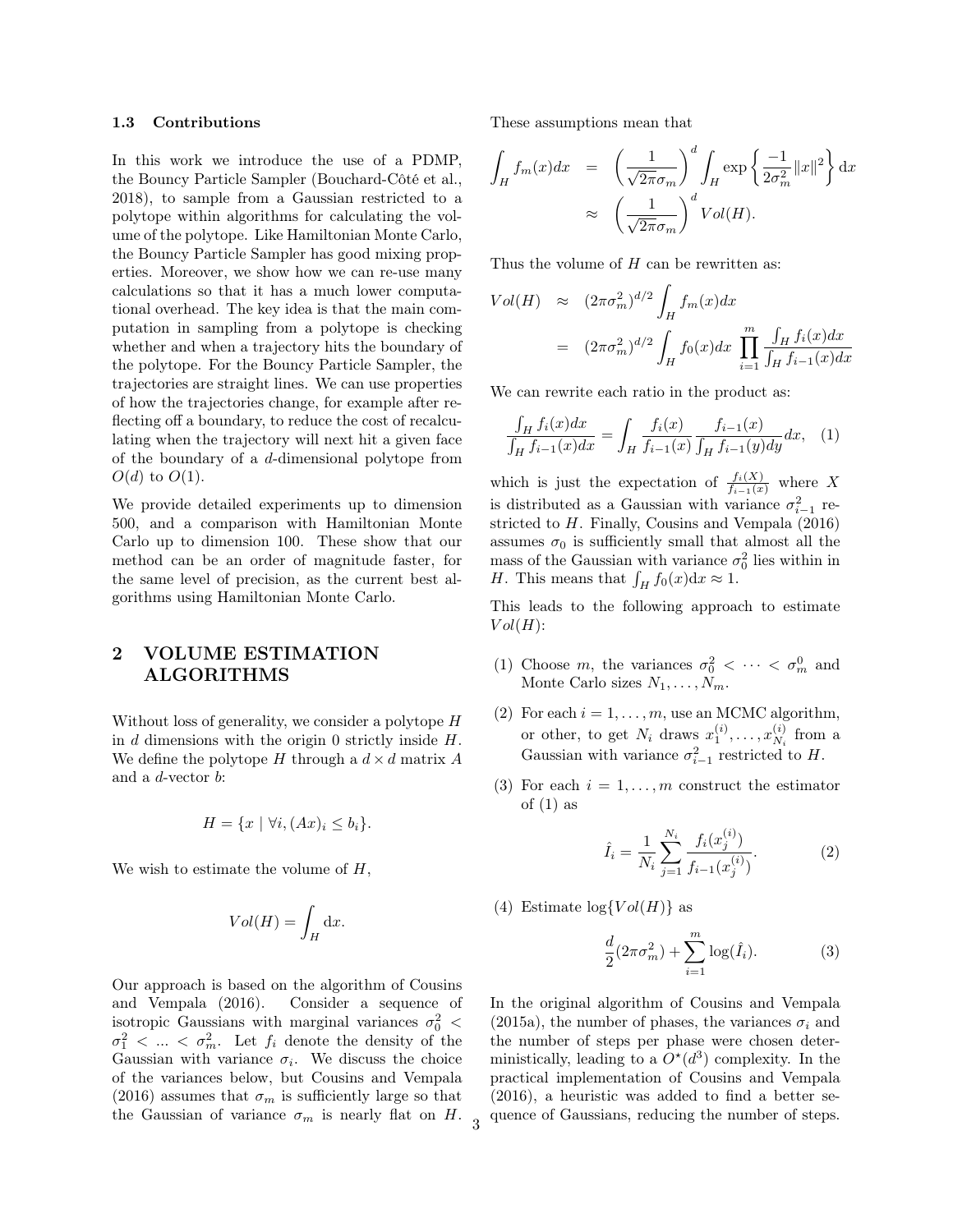In addition, to reduce the number of steps  $N_i$ , a convergence diagnosis based on a heuristic was added. It uses a sliding window of size W (tied to the mixing time of the random walk) to estimate the ratio of Eq. [2.](#page-2-2) The number of samples  $N_i$  is therefore not a fixed number, and tuning  $W$  is a non trivial issue [\(Chevallier et al., 2022\)](#page-9-14). Currently the best implementations of this approach [\(Chevallier et al.,](#page-9-14) [2022\)](#page-9-14), uses Hamiltonian Monte Carlo [\(Neal, 2011\)](#page-10-3) to sample from the restricted Gaussians in step (2).

In this work, we improve this algorithm in three respects.

First, in using the first Gaussian,  $\sigma_0$  is chosen so that the Gaussian with variance  $\sigma_0^2$  has probability mass of between  $c_{min}$  and  $c_{max}$  within H. Practically, we use  $c_{min} = 0.1$  and  $c_{max} = 0.2$ . This introduces an additional term to the estimator – we need to add an estimate of the log of the probability mass that  $f_0$  places with H to [\(3\)](#page-2-3). To estimate this probability mass, we sample points from the Gaussian and use rejection sampling. The advantage of this adaptation is that it allows us to take a much larger variance,  $\sigma_0^2$ , for the initial Gaussian, and thus a smaller value of m.

Second, we remove the stopping criterion on the window size used as a proxy for the number of samples  $N_i$ . The size of the sliding windows W has to be tuned, which proved complicated to do. Furthermore, the target precision was not reliably obtained. We use a different strategy where a global given computational budget  $N$  is used (outside of the tuning phase of the random walks). For each Gaussian of variance  $\sigma_i$ , we compute  $ess_i$  the Effective Sample Size (ESS) per iteration of the random walk using the method described in [\(Team,](#page-10-4) [2016,](#page-10-4) Section 16.4.2). Then we choose the target number of samples  $(N_i)_{i \leq m}$  such that each ratio has about the same number of independent samples, i.e.  $N_i \times ess_i \approx N_j \times ess_j$  for all i and j, and  $\sum_{i=1}^{m} N_i = N$ .

Third, as explained in the next section, we introduce a novel strategy to sample the Gaussians.

# 3 RESTRICTED GAUSSIAN SAMPLING USING PIECEWISE DETERMINISTIC MARKOV PROCESSES (PDMP)

#### 3.1 Bouncy Particle Sampler on Unbounded Space

We describe the PDMPs, and proceed with the Bouncy Particle Sampler on an unbounded space.

**PDMP.** A PDMP,  $z_t$ , is a continuous time Markov process defined by:

- 1. a deterministic flow  $\phi_t(z)$ ,
- 2. a jump rate  $\lambda(z)$ , and
- 3. a jump kernel  $q(\cdot|z)$ .

The process  $z_t$  follows the deterministic flow until a jump event happens. Jumps happen with probability  $\lambda(z(t))dt + o(dt)$  in the interval  $[t, t + dt]$ . If a jump event happens at time t, the process  $z_t$  jumps using the jump kernel  $q$ :

$$
z_t \sim q(\cdot \mid z_{t-}),
$$

where  $z_{t-} = \lim_{s \to t, s < t} z_s$ .

Bouncy Particle Sampler. For a given target density  $\pi$  on  $\mathbb{R}^d$ , the state space of the Bouncy Particle Sampler is extended by adding a velocity vector, yielding the state space:

$$
E = \mathbb{R}^d \times \mathbb{R}^d.
$$

Thus the state of our PDMP is  $z = (x, v)$  and the target density becomes  $\mu(x, v) = \pi(x)p_v(v)$  where  $p_v(\cdot)$  is the density of a multivariate normal of mean 0 and covariance matrix  $I_d$ . The Bouncy Particle Sampler is defined as follow:

- 1.  $\phi_t(x, v) = (x + tv, v),$
- 2.  $\lambda(x, v) = \max(0, -\langle \nabla_x(\log \pi)(x), v \rangle)$ , and

3. 
$$
q(\cdot|z) = \delta_{R(z)}
$$
 with  
\n
$$
R(x, v) = \left(x, v - 2\frac{\langle v, \nabla_x(\log \pi)(x) \rangle}{\|\nabla_x(\log \pi)(x)\|^2} \nabla_x(\log \pi)
$$

<span id="page-3-0"></span>
$$
R(x,v) = \left(x, v - 2\frac{\langle v, \nabla_x(\log \pi)(x) \rangle}{\|\nabla_x(\log \pi)(x)\|^2} \nabla_x(\log \pi)(x)\right)
$$
\n(4)

Note that the latter formula corresponds to a reflection of vector  $v$  with respect to the gradient of the potential. In practice, computing the jump times requires simulating a Poisson process of intensity  $\lambda(z_t)$ . This is done by sampling u from an exponential law of rate 1, then solving for  $t$  the equation

$$
\int_0^t \lambda(z_s)ds = u.
$$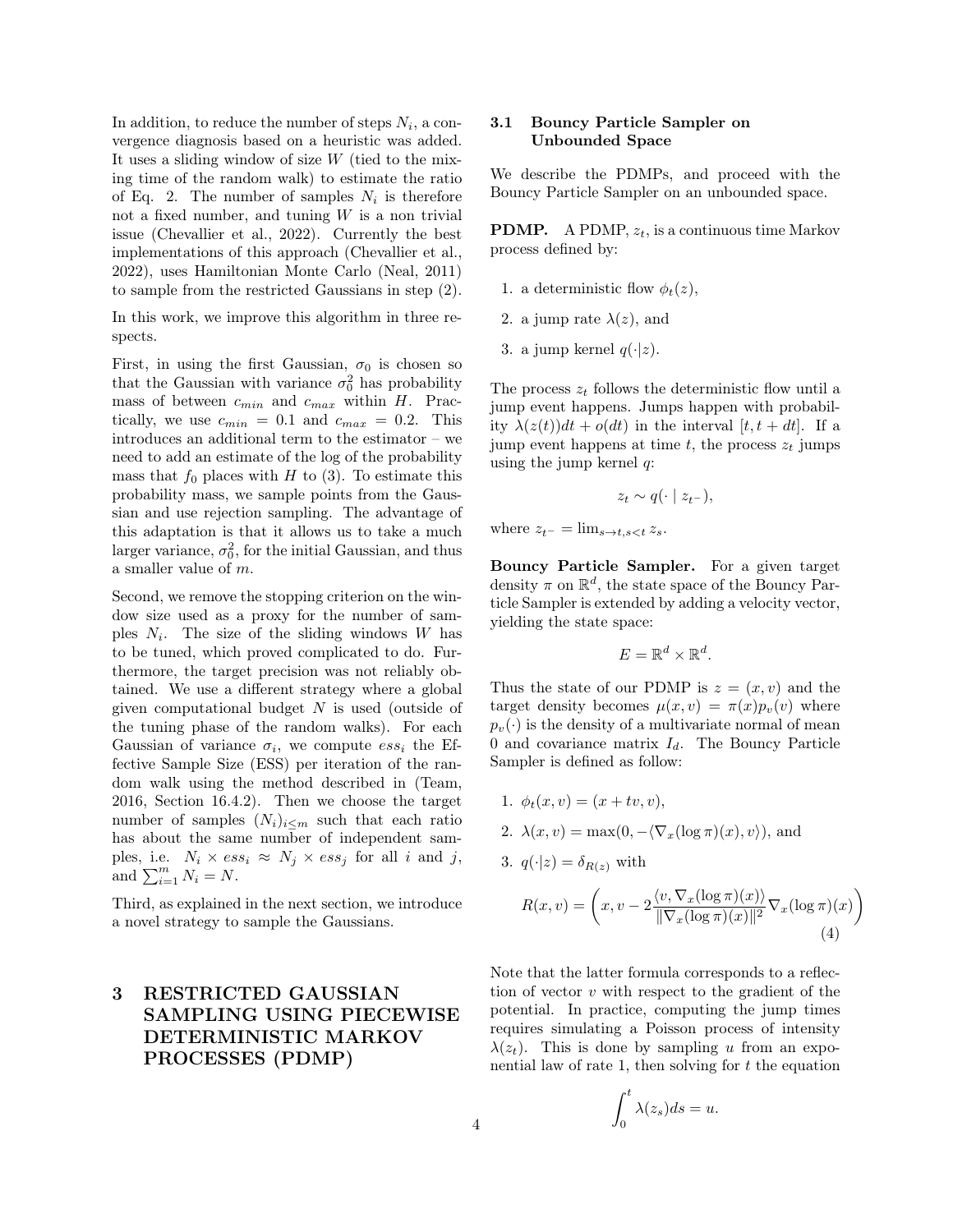For a Gaussian target of the form  $\pi(x) \propto$  $\exp(-a||x||^2)$ , finding the event times amounts to solving:

<span id="page-4-3"></span>
$$
\int_0^t \max(0, 2a(\langle x, v \rangle + s\langle v, v \rangle)) ds = u,
$$
 (5)

which gives a quadratic equation.

## 3.2 Bouncy Particle Sampler Restricted to a Polytope

The Bouncy Particle Sampler just introduced requires the target density to be continuous and almost everywhere differentiable. Therefore restriction of a Gaussian to a polytope requires adding jumps whenever the process reaches the boundary [\(Bierkens et al., 2018\)](#page-8-7). We will write  $q_b(\cdot \mod z)$ the jump kernel at the boundary.

Our target density is of the form

$$
\pi(x) \propto \exp(-a||x||^2)1_H(x),
$$

for some constant a that depends on the variance of the Gaussian, and where  $1_H$  is the indicator function of H. At a point x of the boundary  $\partial H$ , we write  $n(x)$  the outward normal,  $\mathcal{V}_x^+ = \{v \in$  $\mathcal{V}|\langle n(x), v \rangle \geq 0\}$  the set of outgoing velocities,  $\mathcal{V}_x^-$  =  ${v \in \mathcal{V} | \langle n(x), v \rangle < 0}$  the set of in-going velocities. Then the process will target the correct distribution if the jump kernel at the boundary  $q_b$  satisfies the following condition [\(Bierkens et al., 2018\)](#page-8-7):

<span id="page-4-0"></span>
$$
\int_{\mathcal{V}_x^-} \langle n(x), u \rangle q_b(x, v | u) du = -\langle n(x), v \rangle, \qquad (6)
$$

where x is on the boundary,  $n(x)$  the outward normal at x, and  $v \in \mathcal{V}^+$  an outgoing velocity. The simplest dynamics that satisfy [\(6\)](#page-4-0) are to reflect the trajectory off the boundary, so the new velocity becomes  $v'$ with

<span id="page-4-4"></span>
$$
v' = v - 2\frac{\langle n, v \rangle}{\|n\|^2}n,\tag{7}
$$

with  $n$  the normal to the boundary that was hit.

Finally, the Bouncy Particle Sampler is not always ergodic [\(Bouchard-Côté et al., 2018\)](#page-8-6). To ensure ergodicity, we add a refresh event with constant rate  $\lambda_{refresh}$  [\(Bouchard-Côté et al., 2018\)](#page-8-6). At refresh events, the velocity is resampled from its marginal invariant distribution, the multivariate normal distribution.

The full algorithm is described in Algorithm [1,](#page-4-1) and an example trajectory can be found in Figure [1.](#page-4-2)

#### <span id="page-4-1"></span>Algorithm 1 Bouncy Particle Sampler (BPS).

while  $t \leq t_{max}$  do compute  $\tau_H$  the intersection time with H compute  $\tau_{evt}$  the next event time by solving [\(5\)](#page-4-3). compute  $\tau_{refresh}$  the next refresh event time set  $\tau = \min(\tau_H, \tau_{evt}, \tau_{refresh})$ set  $x = x + \tau v$ set  $t = t + \tau$ if  $\tau = \tau_H$  then let  $n$  be the normal of the boundary at intersection set  $v = v - 2 \frac{\langle n, v \rangle}{\|n\|}$  $\frac{n,v}{\|n\|}n$  (Eq. [7\)](#page-4-4) if  $\tau = \tau_{evt}$  then set  $v = R(x, v)$  (Eq. [4\)](#page-3-0) if  $\tau = \tau_{refresh}$  then resample v

<span id="page-4-2"></span>

Figure 1: Example BPS trajectory. in the 2d cube  $[-1, 1]^2$ , Gaussian of variance  $\sigma = 1$ . Blue: PDMP jump events, Red: reflections on the boundary, Green: refresh events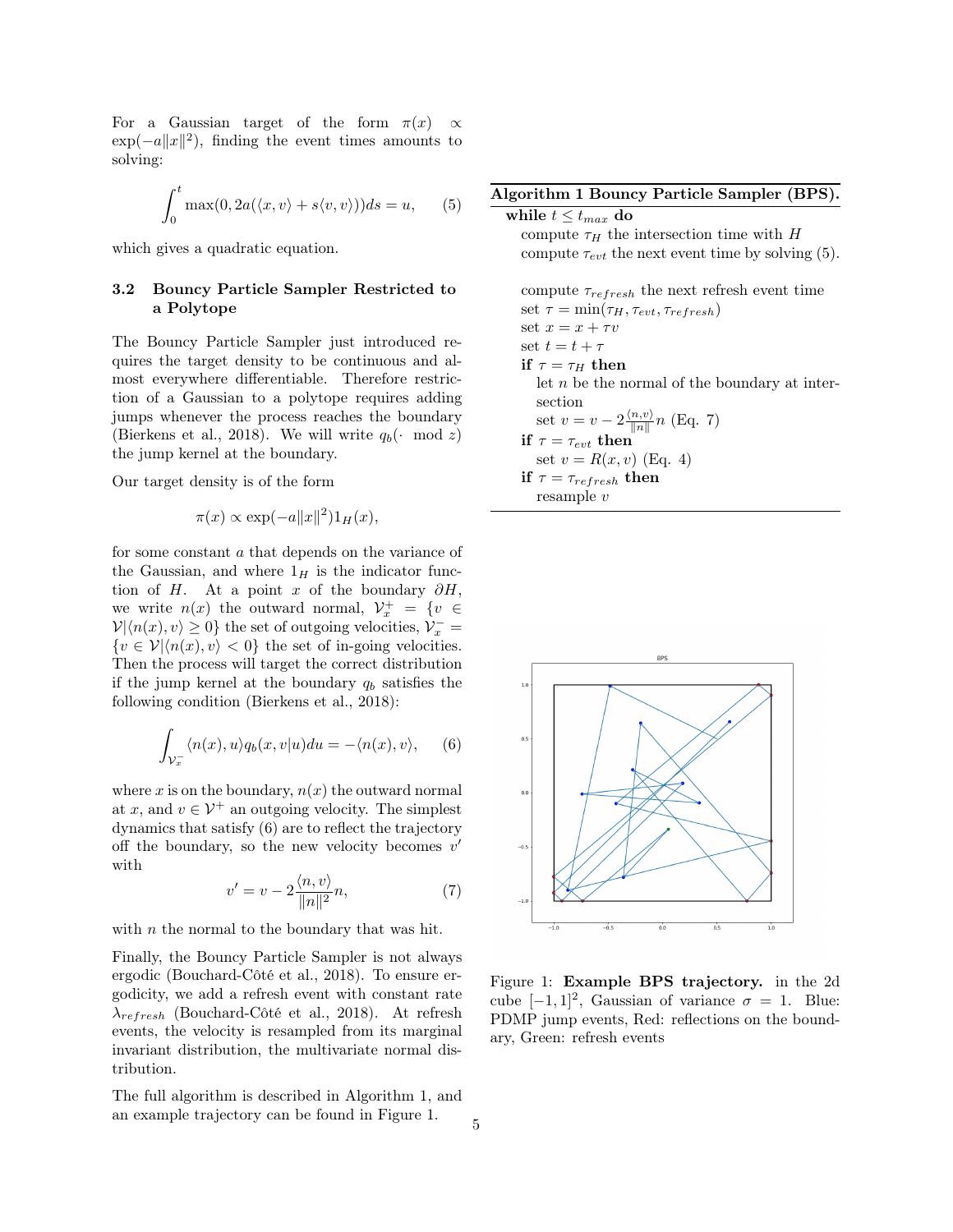#### 3.3 Efficient Implementation

An important feature of the Bouncy Particle Sampler is that the velocity is constant between events which leads to deterministic trajectories that are straight-lines. This makes it possible to substantially reduce the computational cost of calculating the times at which the trajectory will hit a boundary. By pre-calculating suitable matrix vector products we can reduce the cost of calculating when the process next hits a boundary from  $O(dk)$ , where k is the number of hyperplanes that defines  $H$ , to  $O(d)$ . This efficient implementation is not possible, for Hamiltonian Monte Carlo samplers due to its non-constant velocity.

Starting from a point x with velocity  $v$ , the intersection time  $\tau_i$  for hyperplane i is the solution of  $(A(x + tv))_i = b_i$ , in other words  $\tau_i = \frac{b_i - (Ax)_i}{(Ay)_i}$  $\frac{-(Ax)_i}{(Av)_i}$ . Finding the intersections for all hyperplanes requires computing the products  $Ax$  and  $Av$ , which leads to a complexity of dk. However, in our cases, we keep track of the values of  $Ax$  and  $Av$  and update them without having to fully recompute the matrix vector product. To update the value of Ax for each event, we use

$$
A(x + \tau v) = Ax + \tau Av.
$$

Two cases are faced:

Case 1: Reflection on the boundary. First, if the event is a reflection on the boundary with updated velocity  $v'$ , we have

$$
Av' = Av - 2\frac{\langle n, v \rangle}{\|n\|} An.
$$

By precomputing  $An$  for each hyperplane of the polytope, we can avoid the matrix multiplication.

Case 2: PDMP jump event. The new velocity  $v'$ is the reflection of  $v$  with respect to the gradient of the potential. In the case of Gaussians, the gradient is colinear with x. Hence  $v' = v - 2 \frac{\langle x, v \rangle}{\|x\|}$  $\frac{x,v}{\|x\|}x$ , and we can write

$$
Av' = Av - 2\frac{\langle x, v \rangle}{\|x\|}Ax.
$$

Since  $Ax$  is known, we can also avoid the matrixvector product.

Finally, note that for a refresh event, we have no choice but to recompute the matrix-vector product. In practice the proportion of events that are of this type is small.

Remark 1. In [Chalkis et al.,](#page-8-0) a similar strategy is used for reflection on the boundary, in a setting where there is no PDMP jump event.

### 3.4 Tuning parameters of the Bouncy Particle Sampler

The Bouncy Particle Sampler has two parameters that requires to be tuned. We describe here the automatic tuning strategy we implemented.

The Bouncy Particle Sampler is currently described as a continuous time process. To extract points from the trajectory  $z_t$ , we add another Poisson rate  $\lambda_{out}$ . Each time an event happens with respect to this Poisson process, the current point  $z_t$  is passed to the volume computation algorithm. To tune  $\lambda_{out}$ , we use the following heuristic: to get a sample independent from the starting point, we require  $d$  events (see Cases 1 and 2 above) to happen. Hence, we automatically tune  $\lambda_{out}$  at runtime so that there is on average d events between points passed to the volume algorithm.

Furthermore, as noted before, we have a refresh rate  $\lambda_{refresh}$ , whose tuning is important for the mixing time. To tune this parameter, we use an optimization procedure described in more details in Section [4.2.](#page-6-0)

#### <span id="page-5-0"></span>4 EXPERIMENTS

This section presents experimental results. The reader is referred to the Supporting Information (Section [A\)](#page-11-0) for implementation notes and comments on the multiprecision issues.

#### 4.1 Setup and statistics of interest

Polytopes. We study our algorithm for three polytopes where the exact volume is known:

- The cube,  $-1 \leq x_i \leq 1$ , for  $i = 1, \ldots, d$ .
- The standard simplex  $(\Delta_{\text{std}}), \sum x_i \leq 1, x_i \geq 0$ .
- The isotropic simplex  $(\Delta_{\text{iso}})$ , a simplex which is also a regular polytope.

Targeting a given error. Assessing the complexity of our algorithm as a function of the dimension– for a given polytope, requires finding the number of samples for which a target error on the volume estimate is obtained. To this end, consider a minibatch of repeats (24 in our case to exploit brute force parallelism on our computer), each using  $N$  samples. We run a binary search on  $N$  to obtain the smallest value for which the median error of the minibatch lies in the interval  $4\% \pm 1\%$ . (Nb: to speed up calculations, the binary search is also exited if the number <sup>6</sup>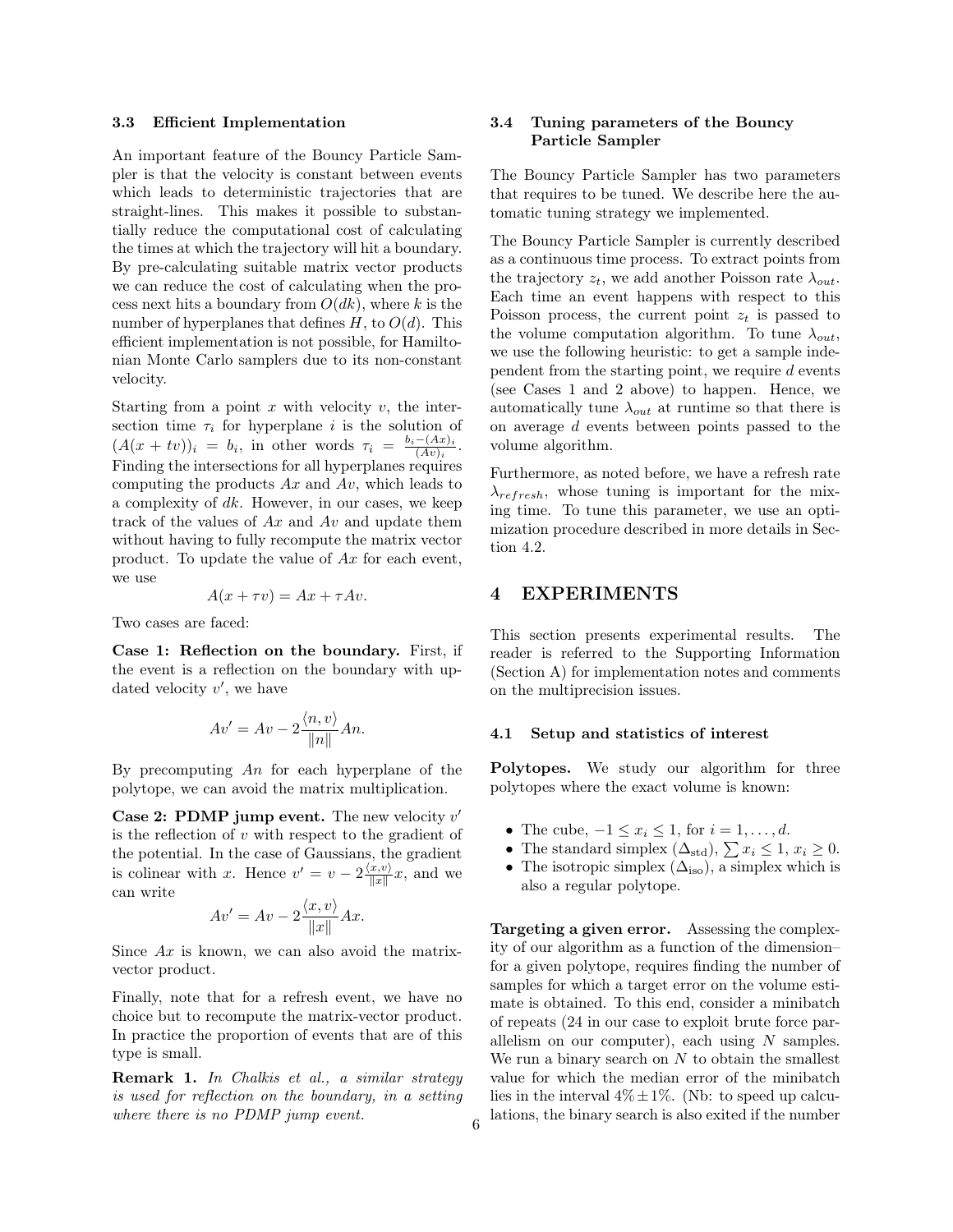of samples between two consecutive runs varies less than 5%.)

In this experiment, the dimensions  $d$ 50, 70, 100, 140, 175, 250 are used for each polytope. For a given statistic of interest (the median running time or the final number of samples  $N$ ), we then perform a linear regression in log log scale, to assess the polynomial scaling of the statistic.

The output of each computation contains

- the final estimation of the volume,
- the run-time (in seconds), and
- the number of times the precision had to be increased to stay in the polytope.

Using a fixed number of samples. To compare PDMP against state-of-the-art volume algorithms based on Hamiltonian Monte Carlo [\(Cheval](#page-9-14)[lier et al., 2022\)](#page-9-14), we resort to experiments at a fixed number of samples. The volume computation is launched for dimension  $d = 100, 500$ , using sample sizes  $N = 10^5, 10^6, 10^7$  – the latter for  $d = 500$  only.

Computer used. Calculations were run on a desktop DELL Precision 7920 Tower (Intel Xeon Silver 4214 CPU at 2.20GHz, 64 Gb of RAM), under Linux Fedora core 34.

#### <span id="page-6-0"></span>4.2 Tuning

Based on the results in [Deligiannidis et al.](#page-9-22) [\(2018\)](#page-9-22), heuristically, a small refresh rate will lead to better mixing for individual coordinates of the samples, whereas a higher refresh rate will mean better mixing for functionals such as the norm of the position. In our case, bouncing on the boundary of the polytope can play a similar role to refreshing the velocity. Hence we expect the optimal refresh rate to depend on the variance of the sampled restricted Gaussian.

Thus we compute the ESS for the projection on each coordinate, and take the minimum, which we call  $ess_{min}$ . Further we compute  $ess_{norm}$ , the ESS associated to the norm of our samples. If  $ess_{min}$  <  $ess_{norm}$ , we decrease the refresh rate  $\lambda_{refresh}$ , and if  $ess_{min} > ess_{norm}$ , we increase the refresh rate.

However, refreshing the velocity is expensive, since it requires recomputing the matrix-vector product Av, with a cost of  $O(d^2)$  instead of  $O(d)$  for other events. Thus the new refresh rate is only accepted if it leads to a higher ESS per second, with the overall

<span id="page-6-1"></span>

Figure 2: ESS optimization of the resfresh rate  $\lambda_{refresh}$ . Model: cube of dimension 100. We show in red the ESS per second and in blue the ESS per sample around the optimized value for  $\lambda_{refresh}$ . The ESS is computed with 10000 samples. The solid red and blue lines are the avarage of the ESS and the envelop represents the standard deviation of the ESS.

ESS being  $min(ess_{min}, ess_{norm})$ . If not, the tuning is stopped (Fig. [2\)](#page-6-1).

The number of consecutive samples used to evaluate the ESS results from a tradeof between the quality of the tuning, which increases with number of samples, and the time spent tuning the walk with In our experiments, the number of consecutive samples is restricted by runs in dimension 500, which leads us to use 100 consecutive samples to evaluate the ESS. is advised.

#### <span id="page-6-2"></span>4.3 Results

7

PDMP: complexity. The experiments at prescribed error rate show a clear polynomial time com-plexity (Fig. [3\)](#page-7-0), with a scaling around  $O(d^{3.5})$  for the three test polytopes (Table [1\)](#page-7-1). In particular, we can see that the time complexity is close to the number of samples times  $d^2$ . This is consistent with intuition, since each sample requires on average  $O(d)$ events, and each event (except for refresh events) requires  $O(d)$  computations.

PDMP versus HMC: complexity. Hamiltonian Monte Carlo based methods require the specification of a so-called window size used to determine convergence of the ratio of [\(1\)](#page-2-1) [\(Chevallier et al.,](#page-9-14) [2022\)](#page-9-14). In the sequel, we use two window sizes:

• Low profile comparison: the window size  $W =$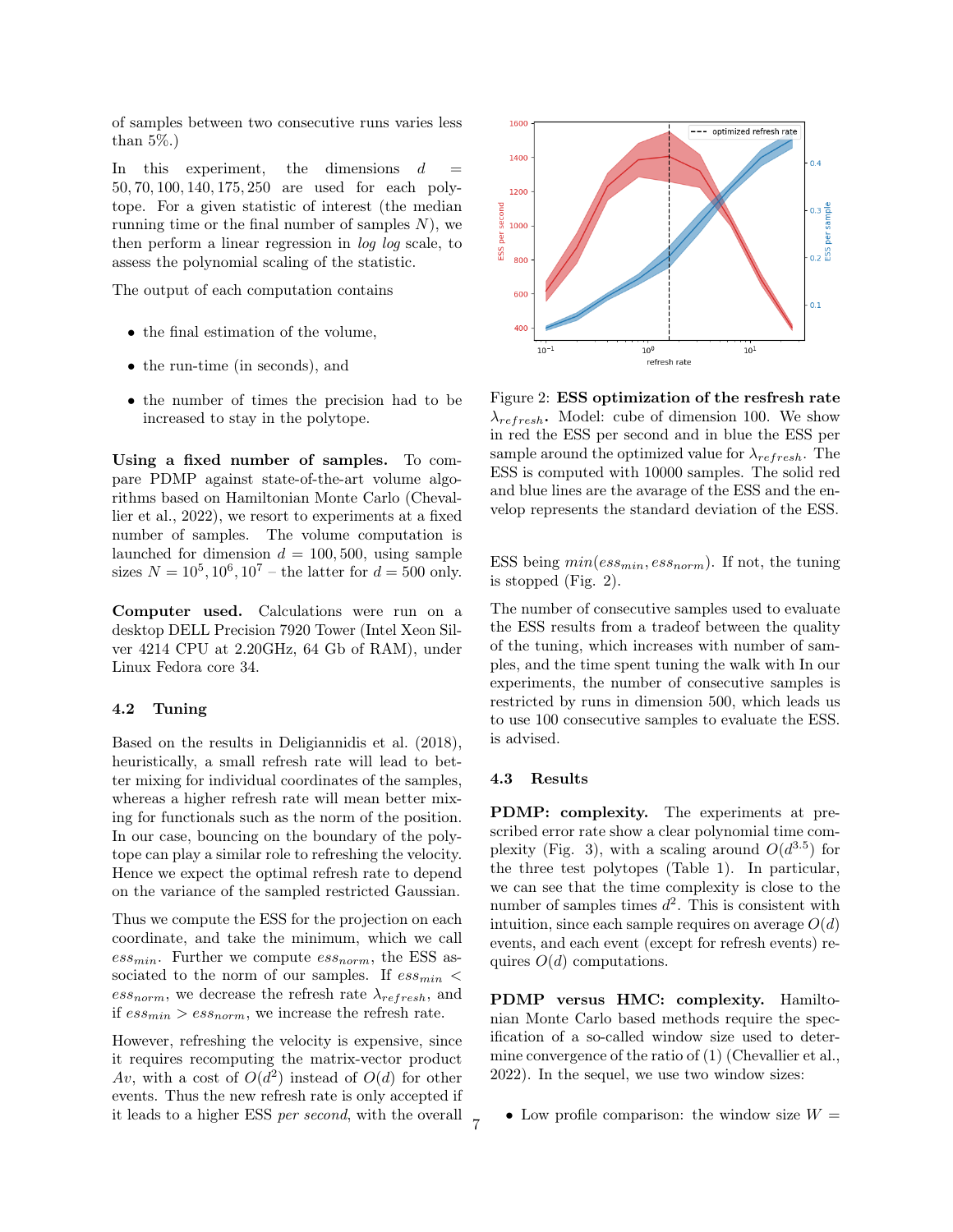<span id="page-7-1"></span>

|                             | Time  |      | Num. samples |      |  |  |
|-----------------------------|-------|------|--------------|------|--|--|
| model                       | slope |      | slope        |      |  |  |
| cube                        | 3.77  | 0.96 | 1.94         | 0.88 |  |  |
| $\Delta_{\rm iso}$          | 3.52  | 1.00 | 1.72         | 0.99 |  |  |
| $\mathbf{A}_{\mathrm{std}}$ | 3.18  | 0.99 | 1.37         | 0.96 |  |  |

Table 1: Linear regression in log log scale for the three polytopes. First variable regressed: running time (seconds); second variable: number of samples N used to obtain a prescribed error estimate on the volume.

## <span id="page-7-0"></span>log(median time) versus log(dim)



Figure 3: Complexity of PDMP studied using the smallest number of samples achieving a target error estimate for each polytope. Dimensions used:  $d = 50, 70, 100, 140, 175, 250$ . Plots are in log log scale. (Top) Time as a function of dimension (Bottom) Number of samples as a function of dimension. See also Table [1.](#page-7-1)

250 is used to compare Hamiltonian Monte Carlo against PDMP with  $10^5$  samples – shorthand: HMC1;

• High profile comparison: the window size  $W =$  $250 + d\sqrt{d}$  is used to compare Hamiltonian Monte Carlo against PDMP with  $10^6$  samples – short-hand: HMC2.

Two facts stand out (Tables [S3](#page-13-0) and [S4\)](#page-13-1). On the one hand, for the three polytopes, the two algorithms compared yield equivalent error estimates. On the other hand, PDMP yields a speedup between one and two orders of magnitude over HMC. To be precise, in dimension  $d = 100$  e.g.: between  $\sim 56$  and 135 for the low profile comparison, and between ∼ 14 and 44 for the high profile comparison. This comparison shows the superiority of linear trajectories over curved ones in HMC.

As a final analysis, we challenge PDMP with calculations up to dimension  $d = 500$ , using a fixed number of samples (Tables [S5](#page-14-0) and [S6\)](#page-14-1). Obtaining a relative error below 10% now requires using a number of samples N one order of magnitude larger. Still, with a running time of the order of hours, such large dimensions remain tractable.

Cooling schedules: using Gaussians versus balls. As mentioned in the Introduction, an alternative algorithm uses balls intersected with the polytope instead of Gaussians restricted to the polytope [\(Chalkis et al., 2019\)](#page-9-13). Since this algorithm only requires uniform sampling, the simpler billiard walk sampler can be used [\(Chalkis et al., 2019\)](#page-9-13). It should be noted than our sampling strategies are essentially the same than the one provided in [Chalkis et al.](#page-9-13) [\(2019\)](#page-9-13), the main difference being that our random walk handle Gaussians while still having a low computational complexity.

Ball cooling essentially amounts to changing the functions  $f_i$  in Eq. [\(2\)](#page-2-2) from Gaussian densities to indicator functions of balls. In that case, the ratio found in Eq. [\(2\)](#page-2-2) is exactly 0 or 1. In principle, this should lead to a higher variance of  $\hat{I}_i$  of Eq. [\(2\)](#page-2-2) than for Gaussians, which would be less efficient. This is consistent with known theoretical results [\(Kannan](#page-9-8) [et al., 1997;](#page-9-8) [Cousins and Vempala, 2015b\)](#page-9-10) which seems to indeed indicate a greater efficiency of the Gaussian cooling compared to balls.

Interestingly, the implementation provided in the preprint [Chalkis et al.](#page-9-13) [\(2019\)](#page-9-13) yields better results, which contradicts theory [\(Kannan et al., 1997;](#page-9-8) [Cousins and Vempala, 2015b\)](#page-9-10). This calls for further analysis in two directions. The first is the analysis of the cooling schedule based on a sequence of balls [\(Chalkis et al., 2019\)](#page-9-13) versus a sequence of Gaussians  $\langle$  [\(Cousins and Vempala, 2016\)](#page-9-12). The second one is the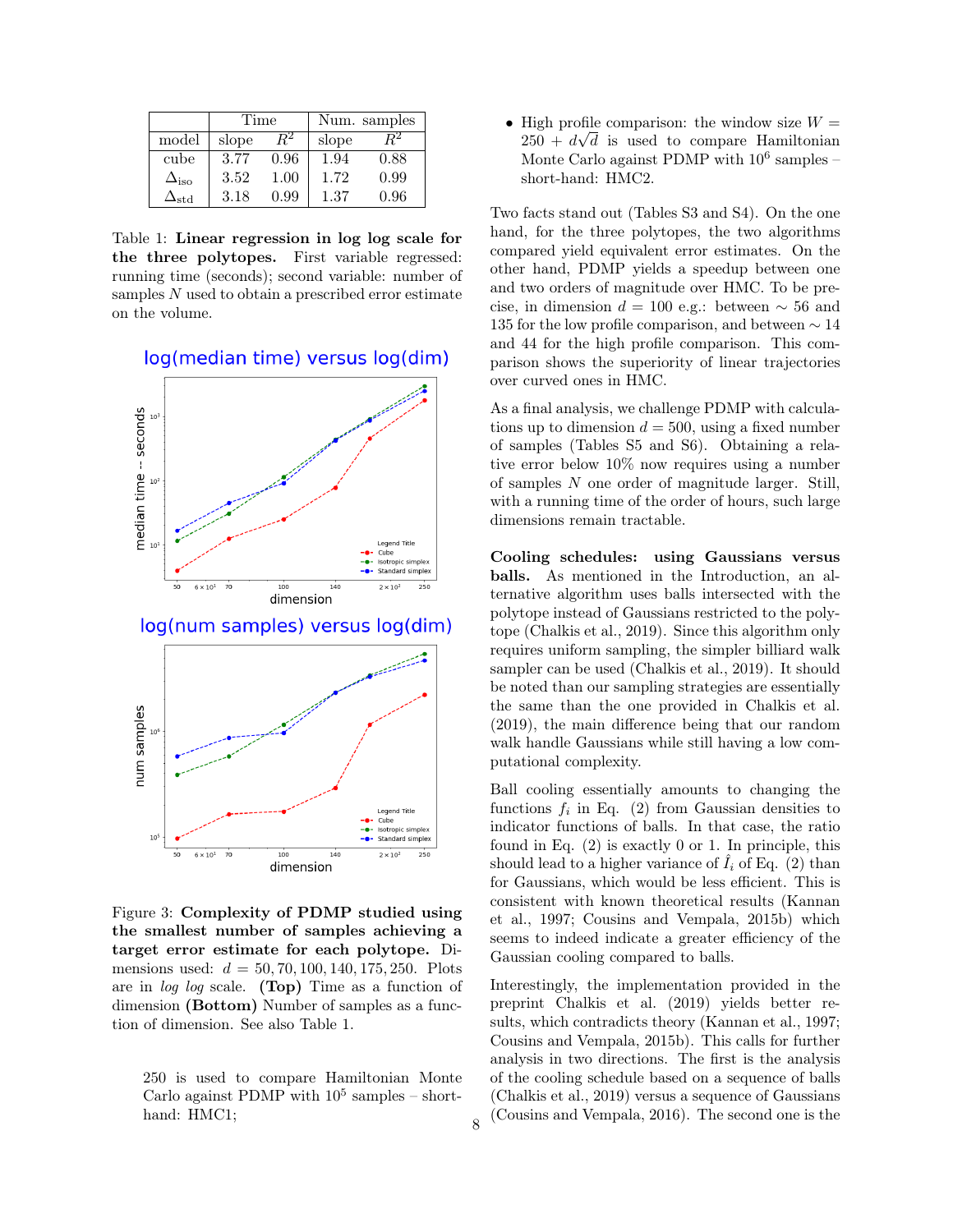tuning of the random walk generating samples (in our case: refresh rate  $\lambda_{refresh}$ , output rate  $\lambda_{output}$ ).

We believe that two things might be happening. First, the tuning strategy used for balls might outperform ours, which is expensive since it relies on calculating the ESS. Second, we rely on the sequence of Gaussians provided by [Cousins and Vempala](#page-9-12) [\(2016\)](#page-9-12), while a new one, possibly more optimal for balls, is used in [Chalkis et al.](#page-9-13) [\(2019\)](#page-9-13).

# 5 CODE AVAILABILITY

Visit the github repo [https://github.com/augustin](https://github.com/augustin-chevallier/PolytopeVolume)[chevallier/PolytopeVolume.](https://github.com/augustin-chevallier/PolytopeVolume)

## 6 CONCLUSION

Recent developments for polytope volume calculation algorithms have exploited two strategies, namely using a sequence of Gaussians or a sequence of balls intersecting the polytope. Our work presents improvements for the former, yielding a substantial speedup (more than one order of magnitude on running times) over state-of-the-art HMC based methods. On the other hand, recent work in the latter vein has resulted in faster and more accurate results [\(Chalkis et al., 2019\)](#page-9-13), an unexpected observation given the theoretical bounds known to date for both classes of methods. An interesting avenue for future work will therefore consist of hybridising both approaches.

For convex bodies with piecewise  $C^1$  boundaries, our algorithm could also be applied. While the improvement to the oracle complexity might not apply, the intersection of linear trajectories with the boundary would improve on HMC.

On the practical aspect, there are a few improvements that could be made in future work. The most obvious one would be to re-use the points sampled at previous phases using importance sampling. The second would be to introduce a way of refreshing velocities that do not require recomputing the matrixvector product.

Polytope volume calculations algorithms first underwent major improvements in the theoretical realm (with bounds on the mixing times but algorithms lacking efficiency in practice), and more recently in the practical realm (with efficient algorithms lacking theoretical bounds). Combining both is clearly an outstanding challenge ahead.

Acknowledgments. We thank Sylvain Pion for

stimulating discussions on numerical issues.

This work has been partially supported by the French government, through the 3IA Côte d'Azur Investments in the Future project managed by the National Research Agency (ANR) with the reference number ANR-19-P3IA-0002, and EPSRC grants EP/R034710/1 and EP/RO18561/1.

#### References

- <span id="page-8-1"></span>M. Althoff, C. L. Guernic, and B. Krogh. Reachable set computation for uncertain time-varying linear systems. In Proceedings of the 14th International Conference on Hybrid Systems: Computation and Control, pages 93–102, 2011.
- <span id="page-8-3"></span>I. Bárány and Z. Füredi. Computing the volume is difficult. Discrete and Computational Geometry, 2(4):319–326, 1987.
- <span id="page-8-7"></span>J. Bierkens, A. Bouchard-Côté, A. Doucet, A. Duncan, P. Fearnhead, T. Lienart, G. Roberts, and S. J. Vollmer. Piecewise deterministic markov processes for scalable Monte Carlo on restricted domains. Statistics & Probability Letters, 136:148–154, 2018. ISSN 0167-7152. doi: https://doi.org/10.1016/j.spl.2018.02.021. URL [https://www.sciencedirect.com/science/](https://www.sciencedirect.com/science/article/pii/S016771521830066X) [article/pii/S016771521830066X](https://www.sciencedirect.com/science/article/pii/S016771521830066X). The role of Statistics in the era of big data.
- <span id="page-8-5"></span>J. Bierkens, K. Kamatani, and G. O. Roberts. Highdimensional scaling limits of piecewise deterministic sampling algorithms, 2019. arXiv.1807.11358.
- <span id="page-8-6"></span>A. Bouchard-Côté, S. J. Vollmer, and A. Doucet. The bouncy particle sampler: A nonreversible rejection-free Markov Chain Monte Carlo method. Journal of the American Statistical Association, 113(522):855–867, 2018. doi: 10.1080/01621459. 2017.1294075. URL [https://doi.org/10.1080/](https://doi.org/10.1080/01621459.2017.1294075) [01621459.2017.1294075](https://doi.org/10.1080/01621459.2017.1294075).
- <span id="page-8-2"></span>L. Calès, A. Chalkis, I. Emiris, and V. Fisikopoulos. Practical volume computation of structured convex bodies, and an application to modeling portfolio dependencies and financial crises. arXiv:1803.05861, 2018.
- <span id="page-8-4"></span>A. Chalkis and V. Fisikopoulos. volesti: Volume approximation and sampling for convex polytopes in R. arXiv:2007.01578, 2020.
- <span id="page-8-0"></span>A. Chalkis, V. Fisikopoulos, E. Tsigaridas, and H. Zafeiropoulos. Geometric algorithms for sampling the flux space of metabolic networks. In E. C. de Verdiere and K. Buchin, editors, 37th International Symposium on Computational Ge $ometry (SoCG 2021), 2021.$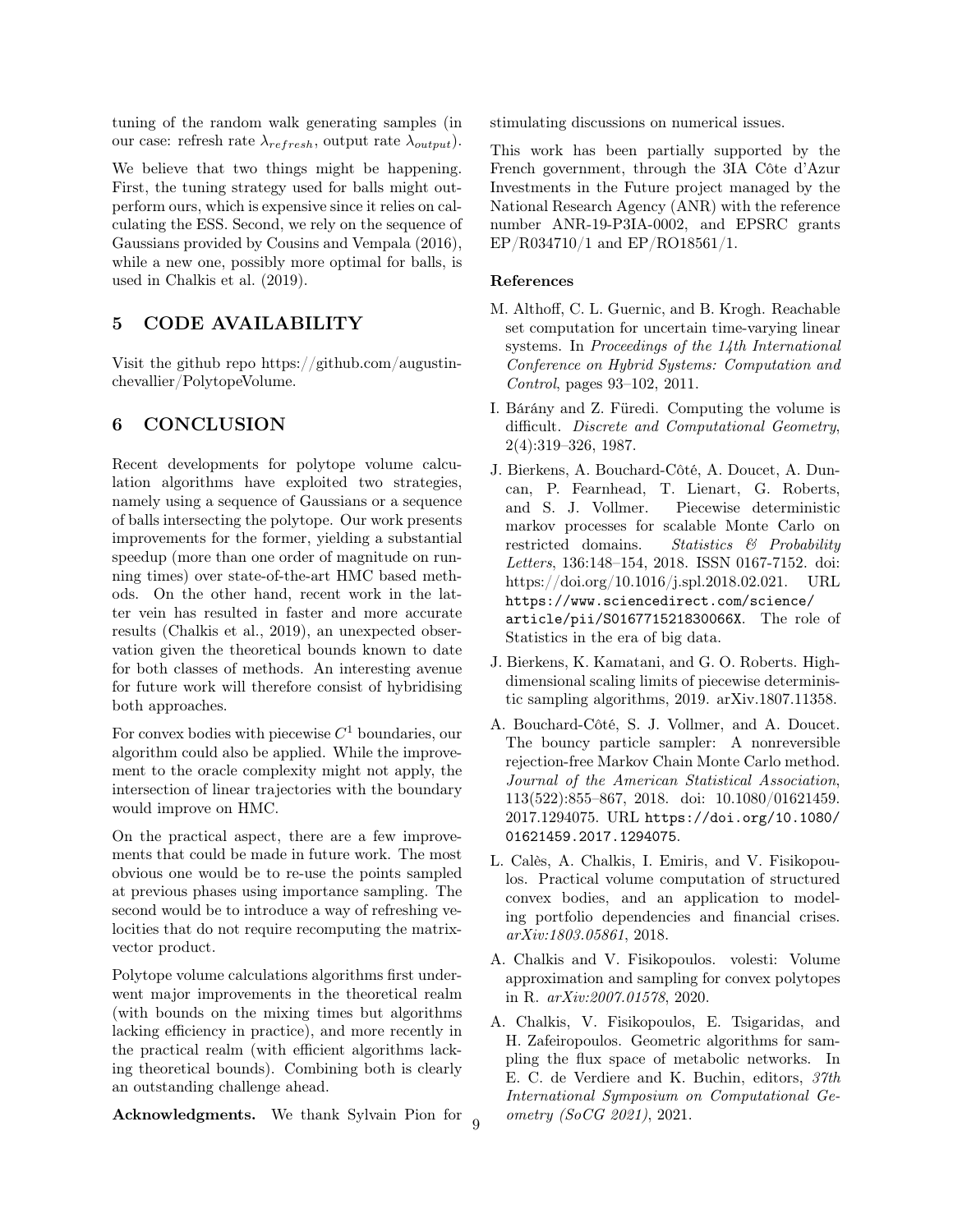- <span id="page-9-13"></span>A. Chalkis, I. Z. Emiris, and V. Fisikopoulos. A practical algorithm for volume estimation based on billiard trajectories and simulated annealing. arXiv preprint arXiv:1905.05494, 2019.
- <span id="page-9-14"></span>A. Chevallier, S. Pion, and F. Cazals. Improved polytope volume calculations based on Hamiltonian Monte Carlo with boundary reflections and sweet arithmetics. J. of Computational Geometry, NA, 2022. URL [https://hal.inria.fr/](https://hal.inria.fr/hal-03048725) [hal-03048725](https://hal.inria.fr/hal-03048725).
- <span id="page-9-3"></span>C. D. Christ, A. E. Mark, and W. F. Van Gunsteren. Basic ingredients of free energy calculations: a review. Journal of Computational Chemistry, 31(8): 1569–1582, 2010.
- <span id="page-9-21"></span>B. Cousins and S. Vempala. Bypassing KLS: Gaussian cooling and an  $o^*(n^3)$  volume algorithm. In Proceedings of the Forty-Seventh Annual ACM Symposium on Theory of Computing, STOC '15, page 539–548, New York, NY, USA, 2015a. Association for Computing Machinery. ISBN 9781450335362. doi: 10.1145/ 2746539.2746563. URL [https://doi.org/10.](https://doi.org/10.1145/2746539.2746563) [1145/2746539.2746563](https://doi.org/10.1145/2746539.2746563).
- <span id="page-9-10"></span>B. Cousins and S. Vempala. Bypassing KLS: Gaussian cooling and an  $O<sup>*</sup>(n<sup>3</sup>)$  volume algorithm. In ACM STOC, pages 539–548. ACM, 2015b.
- <span id="page-9-12"></span>B. Cousins and S. Vempala. A practical volume algorithm. Mathematical Programming Computation, 8(2):133–160, 2016.
- <span id="page-9-22"></span>G. Deligiannidis, D. Paulin, A. Bouchard-Côté, and A. Doucet. Randomized Hamiltonian Monte Carlo as scaling limit of the bouncy particle sampler and dimension-free convergence rates, 2018. arXiv:1808.04299.
- <span id="page-9-5"></span>M. Dyer and A. Frieze. On the complexity of computing the volume of a polyhedron. SIAM Journal on Computing, 17(5):967–974, 1988.
- <span id="page-9-7"></span>M. Dyer, A. Frieze, and R. Kannan. A random polynomial-time algorithm for approximating the volume of convex bodies. Journal of the ACM  $(JACM), 38(1):1-17, 1991.$
- <span id="page-9-20"></span>P. Fearnhead, J. Bierkens, M. Pollock, and G. O. Roberts. Piecewise Deterministic Markov Processes for Continuous-Time Monte Carlo. Statistical Science,  $33(3):386 - 412$ ,  $2018$ . doi:  $10.1214/$ 18-STS648. URL [https://doi.org/10.1214/](https://doi.org/10.1214/18-STS648) [18-STS648](https://doi.org/10.1214/18-STS648).
- <span id="page-9-0"></span>E. Fong and C. C. Holmes. On the marginal likelihood and cross-validation. Biometrika, 107(2): 489–496, 2020.
- <span id="page-9-2"></span>N. Friel and J. Wyse. Estimating the evidence–a review. Statistica Neerlandica, 66(3):288–308, 2012.
- <span id="page-9-1"></span>A. Gelman and X.-L. Meng. Simulating normalizing constants: From importance sampling to bridge sampling to path sampling. Statistical Science, 13:163–185, 1998.
- <span id="page-9-19"></span>E. Gryazina and B. Polyak. Random sampling: Billiard walk algorithm. European Journal of Operational Research, 238(2):497–504, 2014.
- <span id="page-9-4"></span>H. Haraldsdóttir, B. Cousins, I. Thiele, R. Fleming, and S. Vempala. CHRR: coordinate hit-and-run with rounding for uniform sampling of constraintbased models. Bioinformatics, 33(11):1741–1743, 2017.
- <span id="page-9-8"></span>R. Kannan, L. Lovász, and M. Simonovits. Random walks and an  $o^*(n^5)$  volume algorithm for convex bodies. Random Structures & Algorithms,  $11(1)$ : 1–50, 1997.
- <span id="page-9-23"></span>L. Kettner, K. Mehlhorn, S. Pion, S. Schirra, and C. Yap. Classroom examples of robustness problems in geometric computations. Computational Geometry, 40(1):61–78, 2008.
- <span id="page-9-9"></span>L. L. Lovász and S. Vempala. Simulated annealing in convex bodies and an  $O^*(n^4)$  volume algorithm. Journal of Computer and System Sciences, 72(2): 392–417, 2006.
- <span id="page-9-11"></span>Y. T. Lee and S. S. Vempala. Convergence rate of Riemannian Hamiltonian Monte Carlo and faster polytope volume computation. In STOC, pages 1115–1121. ACM, 2018.
- <span id="page-9-6"></span>S. Levy. Flavors of Geometry. Cambridge University Press, 1997.
- <span id="page-9-16"></span>L. Lovász. Hit-and-run mixes fast. Mathematical Programming, Series B, 86:443–461, 12 1999. doi: 10.1007/s101070050099.
- <span id="page-9-15"></span>L. Lovász and R. Kannan. Faster mixing via average conductance. In Proceedings of the Thirty-first Annual ACM Symposium on Theory of Computing, STOC '99, pages 282–287, New York, NY, USA, 1999. ACM. ISBN 1-58113-067-8. doi: 10.1145/301250.301317. URL [http://doi.acm.](http://doi.acm.org/10.1145/301250.301317) [org/10.1145/301250.301317](http://doi.acm.org/10.1145/301250.301317).
- <span id="page-9-17"></span>L. Lovász and S. Vempala. Hit-and-run is fast and fun. preprint, Microsoft Research, 2003.
- <span id="page-9-18"></span>L. Lovász and S. Vempala. Hit-and-run from a corner. In Proceedings of the Thirty-sixth Annual ACM Symposium on Theory of Computing, STOC '04, pages 310–314, New York, NY, USA, 2004. ACM. ISBN 1-58113-852-0. doi: 10.1145/ 1007352.1007403. URL [http://doi.acm.org/](http://doi.acm.org/10.1145/1007352.1007403) [10.1145/1007352.1007403](http://doi.acm.org/10.1145/1007352.1007403).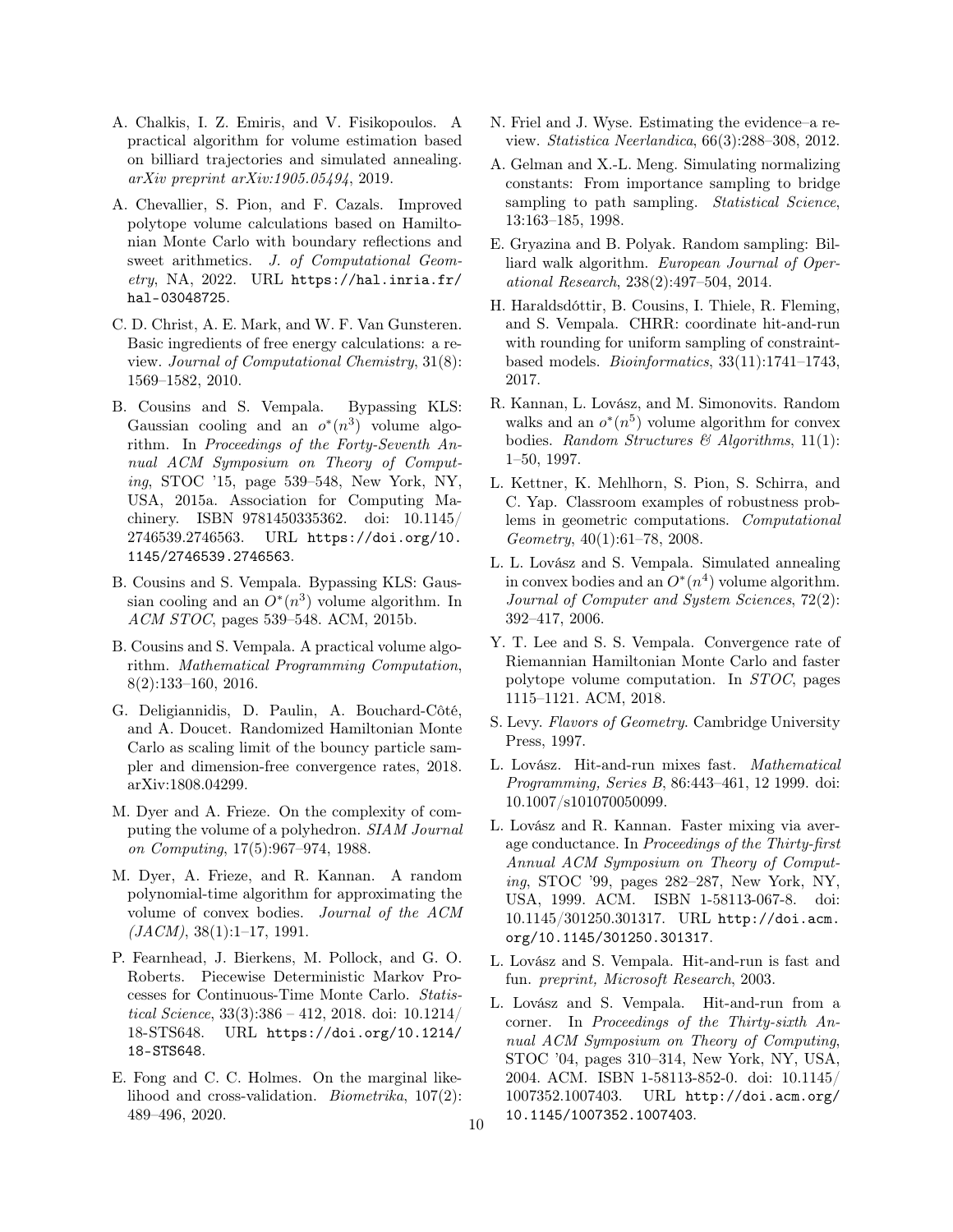- <span id="page-10-3"></span>R. Neal. MCMC using Hamiltonian dynamics. In S. Brooks, A. Gelman, G. L. Jones, and X.-L. Meng, editors, Handbook of Markov chain Monte Carlo, pages 113–162. Chapman & Hall/CRC, 2011.
- <span id="page-10-2"></span>A. Pakman and L. Paninski. Exact Hamiltonian Monte Carlo for truncated multivariate Gaussians. Journal of Computational and Graphical Statistics, 23(2):518–542, 2014.
- <span id="page-10-0"></span>C. Păsăreanu, H. Converse, A. Filieri, D., and Gopinath. On the probabilistic analysis of neural networks. In Proceedings of the IEEE/ACM 15th International Symposium on Software Engineering for Adaptive and Self-Managing Systems, pages 5–8, 2020.
- <span id="page-10-1"></span>H. Robinson. Approximate piecewise affine decomposition of neural networks. IFAC-PapersOnLine, 54(7):541–546, 2021.
- <span id="page-10-4"></span>S. D. Team. Stan modeling language user's guide and reference manual. <http://mc-stan.org/>, 2016. Version 2.14.0.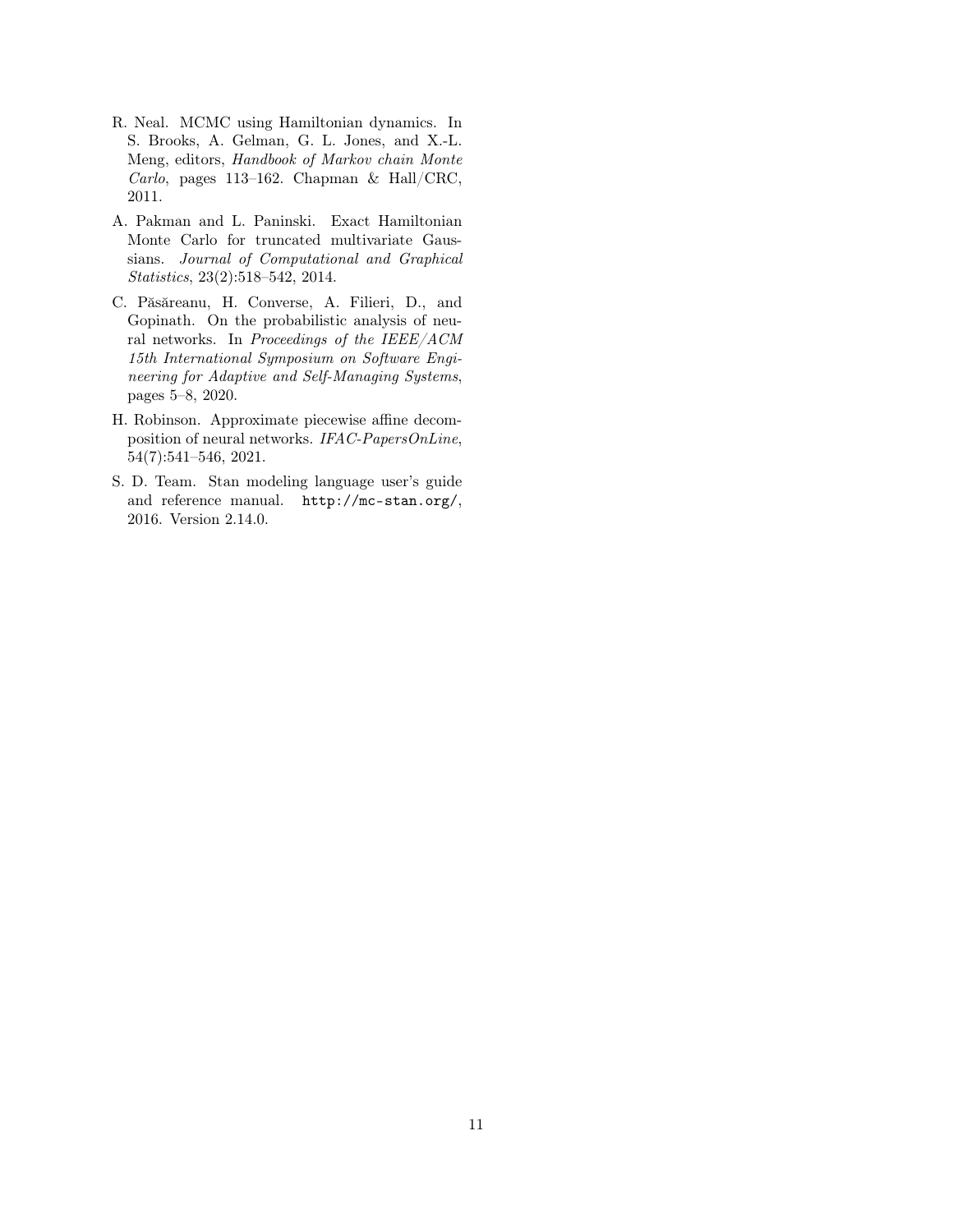# Supplementary Material: Efficient computation of the volume of a polytope in high-dimensions using Piecewise Deterministic Markov Processes

# <span id="page-11-0"></span>A IMPLEMENTATION AND MULTIPRECISION

# A.1 Code overview

Our code is written in C++, using the number types discussed below. ESS calculations were carried out using the Autoppl library <https://github.com/JamesYang007/autoppl>.

## A.2 Multiprecision

Trajectories escaping the polytope. As noted in [Chevallier et al.](#page-9-14) [\(2022\)](#page-9-14), Hamiltonian Monte Carlo trajectories can escape the polytope due to numerical issues – a phenomenon becoming prevalent in high dimension. The solution introduced in [Chevallier et al.](#page-9-14) [\(2022\)](#page-9-14) is to recompute a trajectory leaving the convex by using interval arithmetic with increased precision.

Since the trajectory escaping the polytope can lead to a completely wrong estimate at best, and a crash of the program at worse, a similar strategy is used in this work. Assuming the  $T_k$  are the output times of the trajectories that are passed to the volume algorithm (i.e. the sequence used by the volume algorithm is  $(x_{T_k})_{k \in \mathbb{N}}$ ), the strategy is as follow:

- 1. at time  $T_i$ , save the state of the Bouncy Particle Sampler:  $x_{T_i}$  and  $v_{T_i}$ , but also the state of the random generator;
- 2. compute the trajectory using double precision until time  $T_{i+1}$ ;
- 3. if  $x_{T_{i+1}}$  is in the polytope, nothing needs to be done;
- 4. else:
	- (a) roll back the state of the Bouncy Particle Sampler to time  $T_i$ .
	- (b) increase the precision of real numbers used in the previous step.
	- (c) compute the trajectory until time  $T_{i+1}$ .
	- (d) repeat until  $x_{T_{i+1}}$  is in the polytope.

It should also be noticed that precision cannot be increased indefinitely. As a fallback, if the required precision reaches a certain threshold, we go back to time  $T_i$  and sample a new velocity. In the Experiments below, we report on these outcomes using two statistics:

- $#M$ : the number of times the **else** above is entered.
- $\#R$ : the number of times the precision limit is reached.

Number types. To handle precision refinements, we use the number type boost::multiprecision::mpfr\_float.

Numerical values for volumes. Multiprecision is also required to compute the volume, in two guises. On the one hand, the exact volume of the polytopes used in our tests cannot be represented using double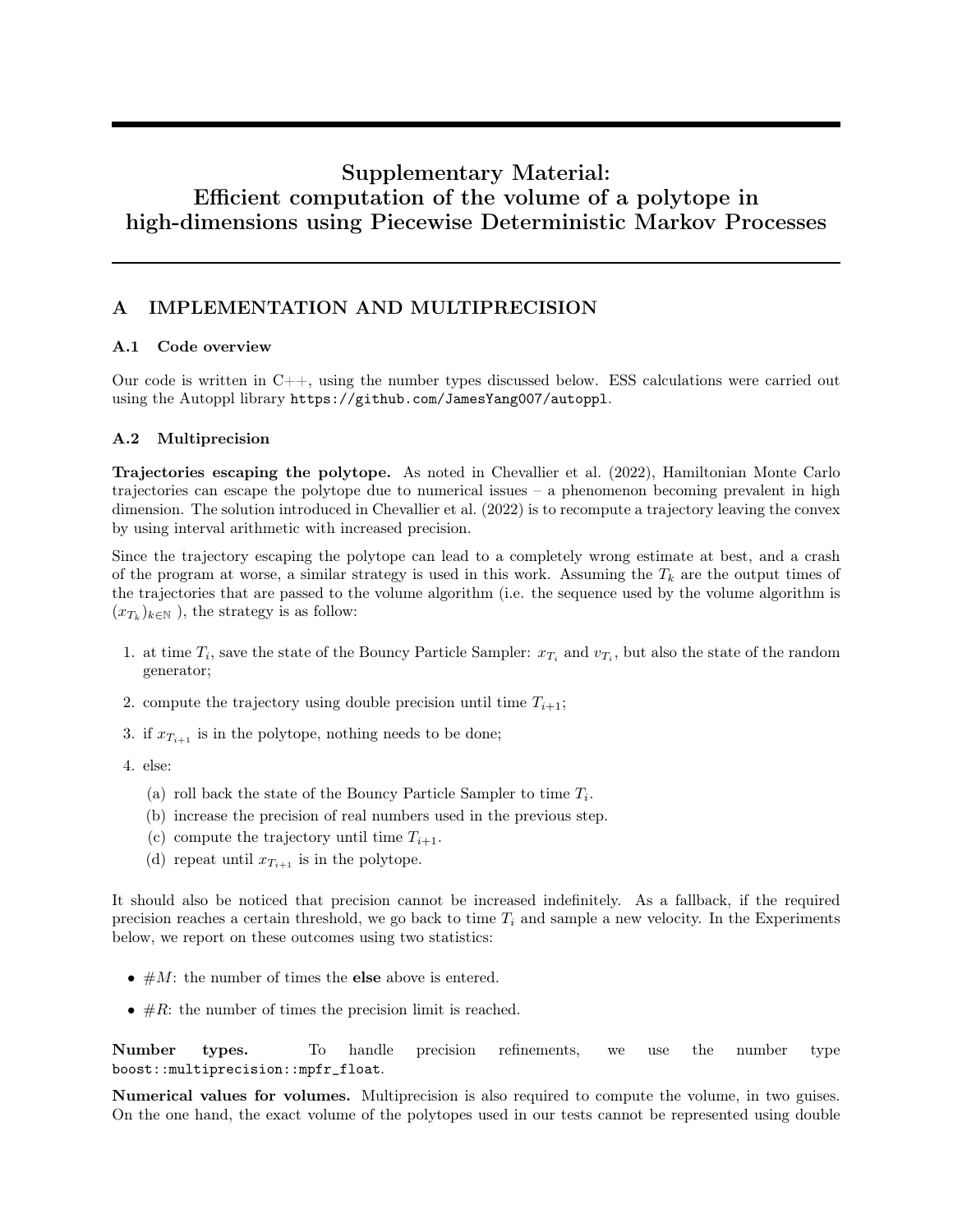precision, when increasing the dimension. On the other hand, high precision floating points must be used when computing the exponential of the sum of the log of the ratios  $\sum_{i=1}^{m} \log(\hat{I}_i)$ . To handle these difficulties, we use the number type

boost::multiprecision::cpp\_dec\_float, which makes it possible to specify the number of decimal digits used.

# B RESULTS

#### B.1 Comparisons at a fixed error rate

• Table [S1](#page-12-0) and Table [S2](#page-12-1) present the full results corresponding to the protocol Targeting a given error from Section [4.](#page-5-0)

<span id="page-12-0"></span>

| N  | Algo.           | model                   | d.  | $\epsilon$ | Vol                    | $\min V$      | $\max V$       | med(V)         | stdev(Vol)    | $med(\text{err}_{r})$ | $stdev(\text{err}_{r})$ |
|----|-----------------|-------------------------|-----|------------|------------------------|---------------|----------------|----------------|---------------|-----------------------|-------------------------|
| 24 | $PDMP-N9.7e+04$ | cube                    | 50  | NA         | $1.126e + 15$          | $1.04e + 15$  | $1.292e+15$    | $1.129e + 15$  | $5.653e + 13$ | 3.089E-02             | 3.410E-02               |
| 24 | $PDMP-N1.6e+05$ | cube                    | 70  | NΑ         | $1.181e + 21$          | $1.106e + 21$ | $1.296e + 21$  | $1.155e + 21$  | $5.099e + 19$ | 3.563E-02             | 2.459E-02               |
| 24 | $PDMP-N1.7e+05$ | cube                    | 100 | NA         | $1.268e + 30$          | $1.125e + 30$ | $1.423e + 30$  | $1.254e + 30$  | $6.966e + 28$ | 3.075E-02             | 3.619E-02               |
| 24 | $PDMP-N2.9e+05$ | cube                    | 140 | NА         | $1.394\mathrm{e}{+42}$ | $1.245e + 42$ | $1.553e + 42$  | $1.386e + 42$  | $8.808e + 40$ | 5.590E-02             | 2.983E-02               |
| 24 | $PDMP-N1.2e+06$ | cube                    | 175 | NА         | $4.789e + 52$          | $4.469e + 52$ | $5.235e + 52$  | $4.825e + 52$  | $2.368e + 51$ | 4.301E-02             | 2.697E-02               |
| 24 | $PDMP-N2.2e+06$ | cube                    | 250 | NA         | $1.809e+75$            | $1.662e+75$   | $1.968e + 75$  | $1.81e+75$     | $7.275e + 73$ | 2.300E-02             | 2.593E-02               |
| 24 | $PDMP-N3.9e+05$ | $\Delta_{\rm iso}$      | 50  | ΝA         | $3.421e + 21$          | $3.173e + 21$ | $3.65e + 21$   | $3.419e + 21$  | $1.127e + 20$ | $2.462E-02$           | 1.968E-02               |
| 24 | $PDMP-N5.8e+05$ | $\Delta_{\rm iso}$      | 70  | NA         | $1.658e + 30$          | $1.529e + 30$ | $1.888e + 30$  | $1.64e + 30$   | $7.302e + 28$ | 3.066E-02             | 2.955E-02               |
| 24 | $PDMP-N1.2e+06$ | $\Delta_{\rm iso}$      | 100 | NА         | $1.771e + 43$          | $1.648e + 43$ | $1.847e + 43$  | $1.783e + 43$  | $4.733e + 41$ | 1.739E-02             | 1.675E-02               |
| 24 | $PDMP-N2.3e+06$ | $\Delta_{\rm iso}$      | 140 | NA         | $4.167e + 60$          | $3.855e + 60$ | $4.441e + 60$  | $4.223e + 60$  | $1.73e+59$    | 3.069E-02             | 2.139E-02               |
| 24 | $PDMP-N3.4e+06$ | $\Delta_{\rm iso}$      | 175 | NA         | $6.607e + 75$          | $5.94e + 75$  | $6.928e + 75$  | $6.66e + 75$   | $2.726e + 74$ | 2.896E-02             | 2.755E-02               |
| 23 | $PDMP-N5.4e+06$ | $\Delta_{\rm iso}$      | 250 | NА         | $2.466e+108$           | $2.22e+108$   | $2.762e + 108$ | $2.466e + 108$ | $1.223e+107$  | 2.916E-02             | 3.131E-02               |
| 24 | $PDMP-N5.8e+05$ | $\Delta_{\rm std}$      | 50  | NA         | 3.288e-65              | 3.136e-65     | 3.525e-65      | 3.254e-65      | 1.144e-66     | 2.917E-02             | 1.702E-02               |
| 24 | $PDMP-NS.7e+05$ | $\Delta_{\rm std}$      | 70  | NΑ         | 8.348e-101             | 7.864e-101    | 9.148e-101     | 8.437e-101     | 3.563e-102    | 2.716E-02             | 2.651E-02               |
| 24 | $PDMP-N9.7e+05$ | $\Delta_{\mathrm{std}}$ | 100 | NА         | 1.072e-158             | 9.614e-159    | 1.191e-158     | 1.084e-158     | 5.896e-160    | 2.851E-02             | 3.276E-02               |
| 24 | $PDMP-N2.3e+06$ | $\Delta_{\mathrm{std}}$ | 140 | ΝA         | 7.428e-242             | 6.621e-242    | 7.962e-242     | 7.264e-242     | 3.31e-243     | 3.717E-02             | 3.101E-02               |
| 24 | $PDMP-N3.3e+06$ | $\Delta_{\rm std}$      | 175 | NΑ         | 8.893e-319             | 8.029e-319    | 9.465e-319     | 8.672e-319     | 4.164e-320    | 4.609E-02             | 2.545E-02               |
| 24 | $PDMP-N4.7e+06$ | $\Delta_{\mathrm{std}}$ | 250 | NΑ         | 3.093e-493             | 2.751e-493    | 3.611e-493     | 3.062e-493     | 2.114e-494    | 5.489E-02             | 3.935E-02               |

Table S1: Statistics on volumes and their estimates. See text for details.

<span id="page-12-1"></span>

| N  | Algo.           | model                   | d   | $\varepsilon$ | $\text{med}(\#O/\#S)$ | stdev $(\#O/\#S)$ | $\text{med}(\#M)$ | $\text{med}(\#R)$ | med(time)     | stdev(time)   |
|----|-----------------|-------------------------|-----|---------------|-----------------------|-------------------|-------------------|-------------------|---------------|---------------|
| 24 | $PDMP-N9.7e+04$ | cube                    | 50  | NA            | $5.502E + 01$         | $1.120E + 00$     |                   | $\theta$          | $3.980E + 00$ | 1.349E-01     |
| 24 | $PDMP-N1.6e+05$ | cube                    | 70  | NA            | $7.661E + 01$         | $1.683E + 00$     |                   | $\theta$          | $1.257E + 01$ | 3.556E-01     |
| 24 | $PDMP-N1.7e+05$ | cube                    | 100 | NA            | $1.075E + 02$         | $2.906E + 00$     |                   | $\theta$          | $2.497E + 01$ | 8.915E-01     |
| 24 | $PDMP-N2.9e+05$ | cube                    | 140 | NA            | $1.525E+02$           | $4.738E + 00$     |                   | 0                 | $7.820E + 01$ | $2.079E + 00$ |
| 24 | $PDMP-N1.2e+06$ | cube                    | 175 | NA            | $1.870E + 02$         | $6.107E + 00$     |                   | 0                 | $4.523E+02$   | $9.362E + 00$ |
| 24 | $PDMP-N2.2e+06$ | cube                    | 250 | NA            | $2.655E+02$           | $6.158E + 00$     | $\theta$          | 0                 | $1.774E + 03$ | $4.370E + 01$ |
| 24 | $PDMP-N3.9e+05$ | $\Delta_{\rm iso}$      | 50  | ΝA            | $5.325E + 01$         | 4.078E-01         |                   | 0                 | $1.153E + 01$ | 1.755E-01     |
| 24 | $PDMP-N5.8e+05$ | $\Delta_{\rm iso}$      | 70  | NA            | $7.398E + 01$         | 7.903E-01         |                   | 0                 | $3.078E + 01$ | 7.514E-01     |
| 24 | $PDMP-N1.2e+06$ | $\Delta_{\rm iso}$      | 100 | ΝA            | $1.049E + 02$         | $1.349E + 00$     |                   | 0                 | $1.126E + 02$ | $1.651E + 00$ |
| 24 | $PDMP-N2.3e+06$ | $\Delta_{\rm iso}$      | 140 | ΝA            | $1.473E + 02$         | $2.441E + 00$     |                   | $\theta$          | $4.331E+02$   | $5.064E + 00$ |
| 24 | $PDMP-N3.4e+06$ | $\Delta_{\rm iso}$      | 175 | ΝA            | $1.815E+02$           | $2.603E + 00$     |                   | $\theta$          | $9.097E + 02$ | $1.406E + 01$ |
| 23 | $PDMP-N5.4e+06$ | $\Delta_{\rm iso}$      | 250 | ΝA            | $2.594E+02$           | $2.725E + 00$     | $\theta$          | $\theta$          | $2.944E+03$   | $5.608E + 01$ |
| 24 | $PDMP-N5.8e+05$ | $\Delta_{\mathrm{std}}$ | 50  | NA            | $5.287E + 01$         | 4.716E-01         |                   | $\Omega$          | $1.663E + 01$ | 2.769E-01     |
| 24 | $PDMP-NS.7e+05$ | $\Delta_{\mathrm{std}}$ | 70  | NA            | $7.310E + 01$         | 5.935E-01         |                   | 0                 | $4.453E + 01$ | 8.768E-01     |
| 24 | $PDMP-N9.7e+05$ | $\Delta_{\rm std}$      | 100 | ΝA            | $1.039E + 02$         | 8.778E-01         |                   | 0                 | $9.153E + 01$ | $1.698E + 00$ |
| 24 | $PDMP-N2.3e+06$ | $\Delta_{\rm std}$      | 140 | ΝA            | $1.444E + 02$         | $1.641E + 00$     |                   | 0                 | $4.197E + 02$ | $4.341E + 00$ |
| 24 | $PDMP-N3.3e+06$ | $\Delta_{\mathrm{std}}$ | 175 | NA            | $1.799E + 02$         | $1.238E + 00$     |                   | 0                 | $8.625E + 02$ | $1.202E + 01$ |
| 24 | $PDMP-N4.7e+06$ | $\Delta_{\mathrm{std}}$ | 250 | ΝA            | $2.560E + 02$         | $1.543E + 00$     |                   |                   | $2.481E+03$   | $2.766E + 01$ |

Table S2: Misc statistics. The columns read as follows:  $\varepsilon$ : precision target (NA for PDMP)  $\#S$ : num samples.  $\#O/\#S$ : num calls to the oracle per sample  $\#M$ : number of multi-precision refinements.  $\#R$ : number of calls to resample.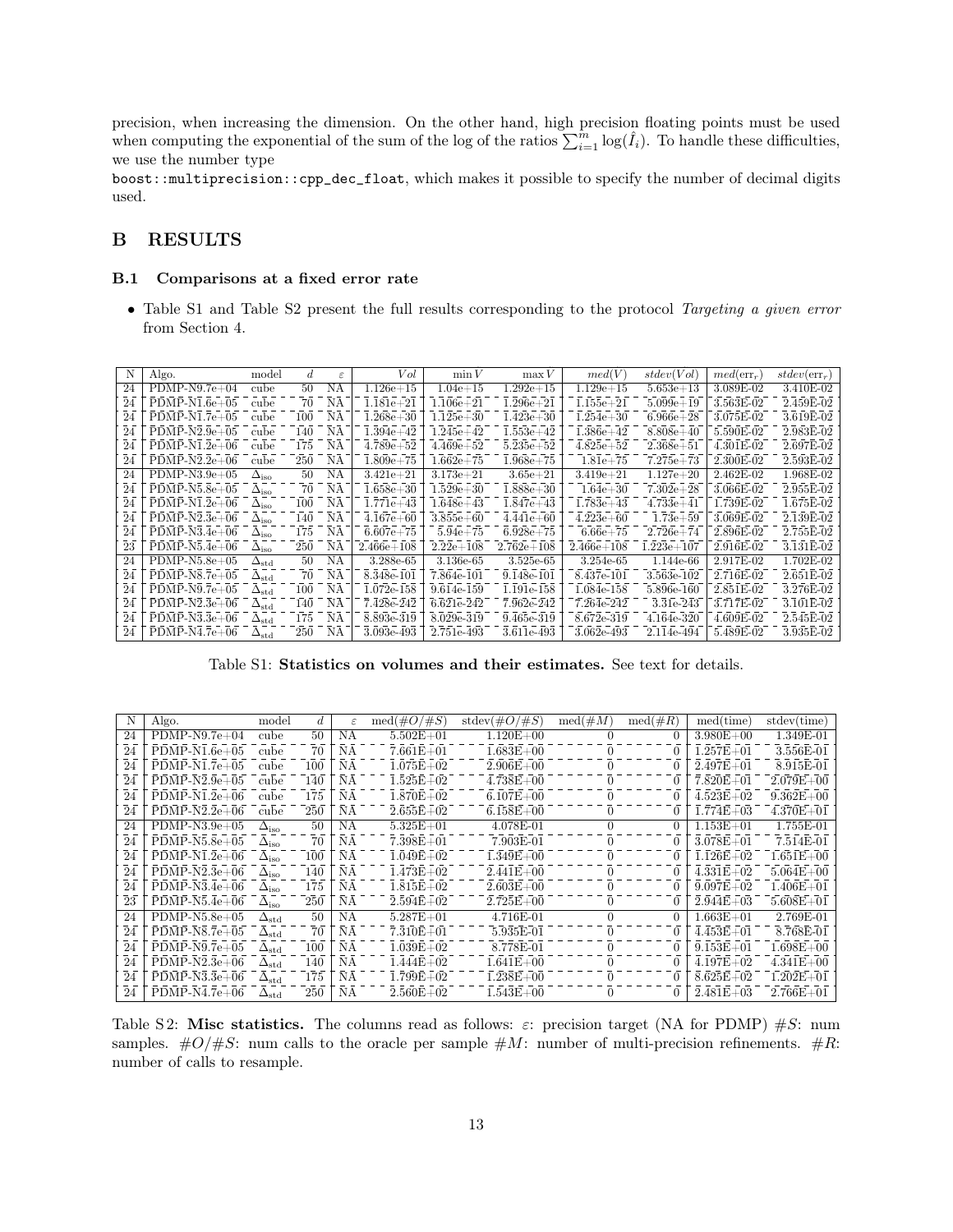#### B.2 Comparisons at a fixed number of samples

- Tables [S3](#page-13-0) and [S4](#page-13-1) present a comparison between HMC and PDMP, in dimensions  $d = 50$  and  $d = 100$ .
- <span id="page-13-0"></span>• Table [S5](#page-14-0) and Table [S6](#page-14-1) present the full results corresponding to the protocol Using a fixed number of samples from Section [4.](#page-5-0)

| Algorithm                                                                  | Model                       | $med(\text{err}_{r})$ | med (time)    |
|----------------------------------------------------------------------------|-----------------------------|-----------------------|---------------|
| HMC1                                                                       | cube                        | 3.563E-02             | $1.076E + 02$ |
| HMC2                                                                       | cube                        | 2.363E-02             | $1.452E + 02$ |
| $\bar{P}\bar{D}\bar{M}\bar{P}\bar{-1}\bar{0}^5$                            | cube                        | $2.731E-02$           | $4.025E + 00$ |
| $PDMP-106$                                                                 | cube                        | 2.248E-02             | $3.583E + 01$ |
| HMC1                                                                       | $\Delta_{\rm iso}$          | 5.191E-02             | $1.164E + 02$ |
| HMC2                                                                       | $\Delta_{\rm iso}$          | 3.181E-02             | $1.798E + 02$ |
| $\overline{P}\overline{D}\overline{M}\overline{P}\overline{A}\overline{0}$ | $\Delta_{\rm iso}$          | 4.751E-02             | $3.712E + 00$ |
| $PDMP-106$                                                                 | $\Delta_{\rm iso}$          | 2.394E-02             | $2.877E + 01$ |
| HMC1                                                                       | $\Delta_{\text{std}}$       | 6.691E-02             | $2.302E + 02$ |
| HMC2                                                                       | $\Delta_{\text{std}}$       | 5.715E-02             | $3.655E + 02$ |
| $\overline{P}\overline{D}\overline{M}\overline{P}\overline{P}$             | $\Delta_{\rm std}$          | 4.624E-02             | $3.702E + 00$ |
| $PDMP-106$                                                                 | $\mathbf{h}_{\mathrm{std}}$ | 2.760E-02             | $2.907E + 01$ |

<span id="page-13-1"></span>Table S3: Comparison PDMP versus HMC in dimension  $d = 50$ . Results are for cube, isostropicsimplex  $(\Delta_{\text{iso}})$  and standard-simplex  $(\Delta_{\text{std}})$ . HMC- Hamiltonian Monte Carlo based methods from [Chevallier](#page-9-14) [et al.](#page-9-14) [\(2022\)](#page-9-14); PDMP – this work with sample sizes  $N = 10^5$  and  $N = 10^6$ . HMC1:  $W = 250$ ; HMC2:  $W = 250 + d^{1.5}$ 

| Algorithm                                                      | Model                   | $med(\text{err}_{r})$  | med(time)     |
|----------------------------------------------------------------|-------------------------|------------------------|---------------|
| HMC1                                                           | cube                    | 4.221E-02              | $9.122E + 02$ |
| HMC2                                                           | cube                    | 2.274E-02              | $1.765E + 03$ |
| $\bar{P}\bar{D}\bar{M}\bar{P}\bar{-1}\bar{0}^5$                | cube                    | $4.\overline{421E-02}$ | $1.506E + 01$ |
| $PDMP-106$                                                     | cube                    | 2.104E-02              | $1.261E + 02$ |
| HMC1                                                           | $\Delta_{\rm iso}$      | 5.782E-02              | $7.285E+02$   |
| HMC2                                                           | $\Delta_{\rm iso}$      | 3.469E-02              | $1.671E + 03$ |
| $\overline{P}\overline{D}\overline{M}\overline{P}\overline{P}$ | $\Delta_{\rm iso}$      | $6.\overline{347E-02}$ | $1.368E + 01$ |
| $PDMP-106$                                                     | $\Delta_{\rm iso}$      | 3.324E-02              | $9.637E + 01$ |
| HMC1                                                           | $\Delta_{\text{std}}$   | 8.130E-02              | $1.755E + 03$ |
| HMC2                                                           | $\Delta_{\mathrm{std}}$ | 4.200E-02              | $4.424E + 03$ |
| $\bar{P}\bar{D}\bar{M}\bar{P}\bar{-1}\bar{0}^5$                | $\Delta_{\text{std}}$   | $1.054E-01$            | $1.350E + 01$ |
| $PDMP-106$                                                     | $\Delta_{\rm std}$      | 2.856E-02              | $9.465E + 01$ |
|                                                                |                         |                        |               |

Table S4: Comparison PDMP versus HMC in dimension  $d = 100$ . Results are for cube, isostropicsimplex  $(\Delta_{\text{iso}})$  and standard-simplex  $(\Delta_{\text{std}})$ . HMC- Hamiltonian Monte Carlo based methods from [Chevallier](#page-9-14) [et al.](#page-9-14) [\(2022\)](#page-9-14); PDMP – this work with sample sizes  $N = 10^5$  and  $N = 10^6$ . HMC1:  $W = 250$ ; HMC2:  $W = 250 + d^{1.5}$